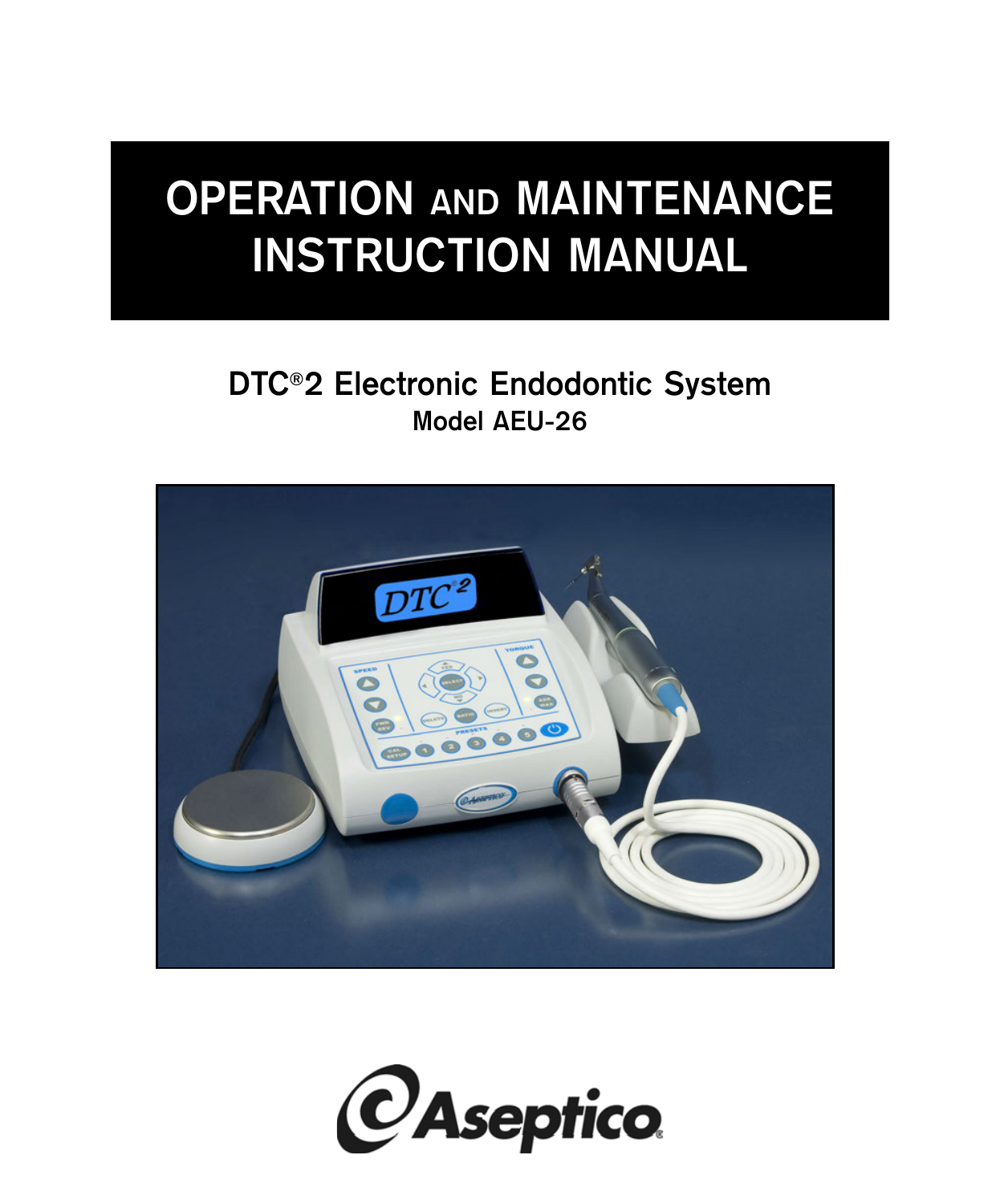## TABLE OF CONTENTS:

| Introduction 1                                                                                                                                                                                                                                 |
|------------------------------------------------------------------------------------------------------------------------------------------------------------------------------------------------------------------------------------------------|
| Safety Precautions 2                                                                                                                                                                                                                           |
| Setting Up the Unit 4                                                                                                                                                                                                                          |
| Quick Start Operation 6                                                                                                                                                                                                                        |
| Presets - Chart of Default Settings 7                                                                                                                                                                                                          |
| Control Panel Functions 8                                                                                                                                                                                                                      |
| Presets - File Library Chart 11                                                                                                                                                                                                                |
| Advanced Operation & Functions 12                                                                                                                                                                                                              |
| Programming Preset Buttons 12                                                                                                                                                                                                                  |
| System Setup Menu                                                                                                                                                                                                                              |
| RECALL FACTORY SETUP 14<br>AUTO-STOP MODE 14<br>REVERSE BEEPER $\ldots \ldots \ldots \ldots \ldots \ldots$ 15<br>TORQUE WARNING 15<br>KEYPRESS BEEP 15<br>SLEEP MODE $\ldots \ldots \ldots \ldots \ldots \ldots \ldots 16$<br>SYSTEM VOLUME 16 |
| Optional Foot Control Operation 17                                                                                                                                                                                                             |
| Reprogramming the Unit 19<br>Sterilization 20                                                                                                                                                                                                  |
| Maintenance & Cleaning 21                                                                                                                                                                                                                      |
|                                                                                                                                                                                                                                                |
| Specifications 23                                                                                                                                                                                                                              |
| Changing the Fuse 23                                                                                                                                                                                                                           |
| Symbol Definitions 24                                                                                                                                                                                                                          |
| Warranty 25                                                                                                                                                                                                                                    |

## CLASSIFICATIONS:

- Class I Equipment
- Type B Equipment
- Ordinary Equipment degree of protection against ingress of water
- Not suitable for use in the presence of a flammable anesthetic mixture with air or with oxygen or nitrous oxide.

## INDICATIONS FOR USE:

The AEU-26 is an electric drive system for instruments and tools used in dentistry for endodontic procedures. The system includes a wide range of user controls designed to provide precision endodontic procedures.

# *CAseptico*

P.O. Box 1548 • Woodinville, WA 98072 8333 216<sup>th</sup> Street S.E. Woodinville, WA 98072 International (425) 487-3157 • Toll Free(800) 426-5913 www.aseptico.com • info@aseptico.com

Manufacturer



EC REP Advena Ltd **Pure Offices Plato Close** Warwick **CV34 6WE** 

UK



**MEDICAL ‐‐ GENERAL MEDICAL EQUIPMENT AS TO ELECTRICAL SHOCK, FIRE AND MECHANICAL HAZARDS ONLY, IN ACCORDANCE WITH: UL 60601‐1: First Edition** ‐ Medical Electrical Equipment, Part 1: General Requirements for Safety. **ANSI/AAMI ES60601‐1:2005/(R)2012 and A1:2012, C1:2009/(R)2012 and A2:2010/(R)2012** ‐ Medical electrical equipment—Part 1: General requirements for basic safety and essential performance. **CAN/CSA C22.2 NO. 60601‐1‐08 (2013)** ‐ Medical Electrical Equipment ‐ Part 1: General Requirements for Basic Safety and Essential Performance (Adopted IEC 60601‐1:2005, third edition, 2005‐12), Includes Corrigendum 1:2011.

#### **RX: FEDERAL LAW RESTRICTS THIS DEVICE TO SALE BY OR ON THE ORDER OF A DENTIST**

INFORMATION CONCERNING THE ACCURACY AND PRECISION OF THIS PRODUCT MAY BE OBTAINED UPON REQUEST BY CONTACTING ASEPTICO AT THE ADDRESS SHOWN ON THIS PAGE.

This device has been tested and found to comply with the emissions requirements of IEC 60601-1-2:2001-09. These requirements provide reasonable protection against harmful electromagnetic interference in a typical medical installation. However, high levels of radio-frequency (RF) emissions from electrical devices, such as cellular phones, may disrupt the performance of this device. To mitigate disruptive electromagnetic interference, position this device away from RF transmitters and other sources of electromagnetic energy.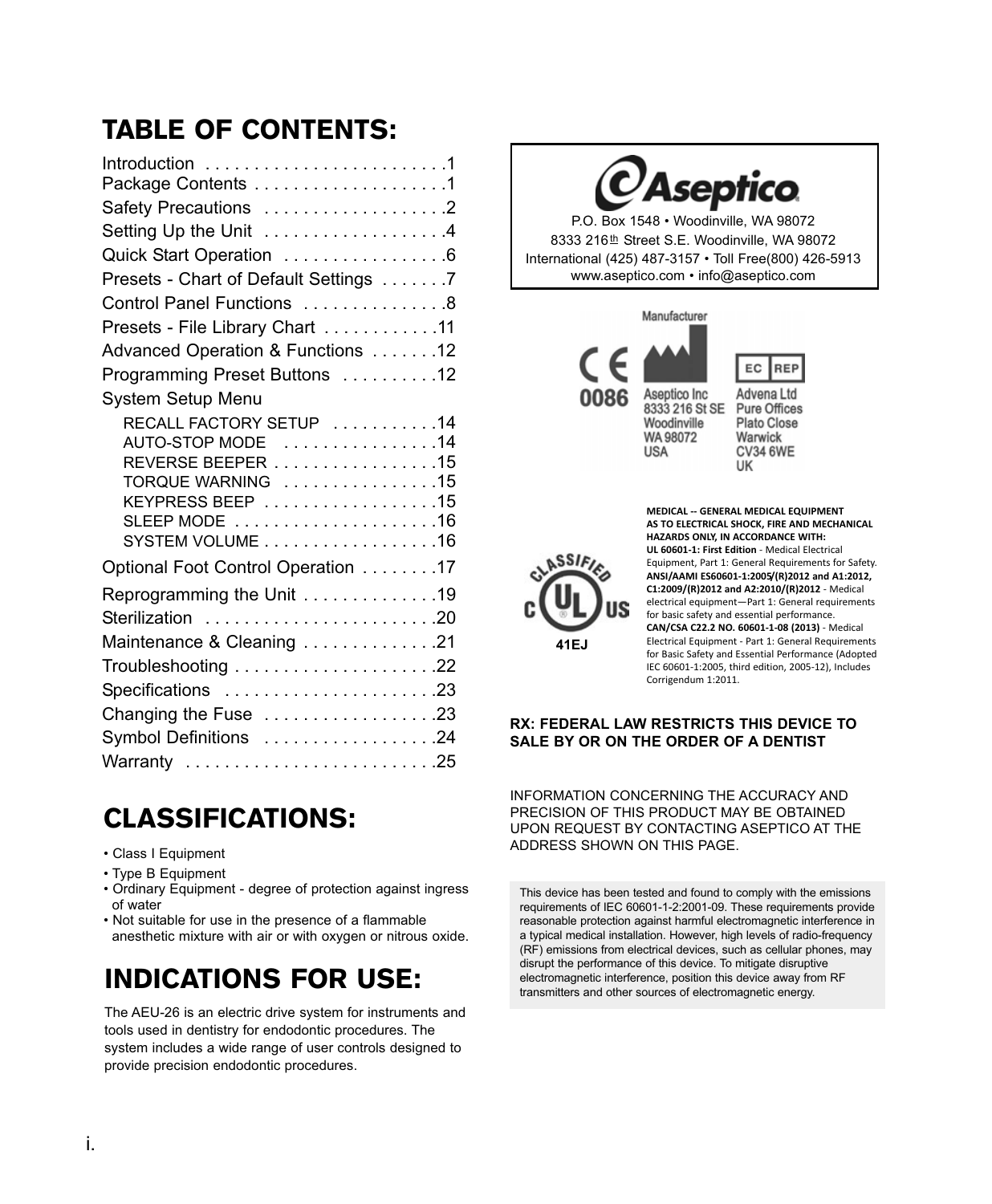Your new Aseptico DTC®2 Endodontic System is one of the finest units available to the dental profession. The system features a high torque brushless motor, intuitive user interface, and an easy to read digital display. These features combine to make the DTC<sup>®</sup>2 an exceptionally powerful and convenient system for Endodontic procedures.

This system is engineered to provide many years of reliable service. Please read the<br>instructions provided in this manual to receive the best and longest service from your instructions provided in this manual to receive the best and longest service from your Aseptico equipment.

Separate manuals may be provided to cover the operation and maintenance of handpieces or other accessories for your unit.

## PACKAGE CONTENTS:

- AEU-26 Electronic Control Console
- Autoclavable Brushless Micromotor, P/N AE-225-30
- Autoclavable Motor Holder, P/N 461561
- Motor Holder Attaching Bracket, P/N 461653
- On/Off Foot Control, P/N AE-7PM
- Power Cord
- Operation and Maintenance Instruction Manual, P/N 420728

## PURCHASED SEPARATELY:

- AHP-71TI 1:5 Increaser Contra Angle Handpiece
- AHP-63 1:1 Contra-Angle Handpiece
- AHP-88MN 8:1 Reduction Latch-Head Contra Angle Handpiece
- AHP-88MNP 8:1 Reduction Push-Button Head Contra Angle Handpiece
- AHP-62MN 16:1 Reduction Latch-Head Contra Angle Handpiece
- AHP-62MNP 16:1 Reduction Push-Button Head Contra Angle Handpiece
- AE-70V2E Multi-Function Foot Control
- Memory Card, P/N MC-26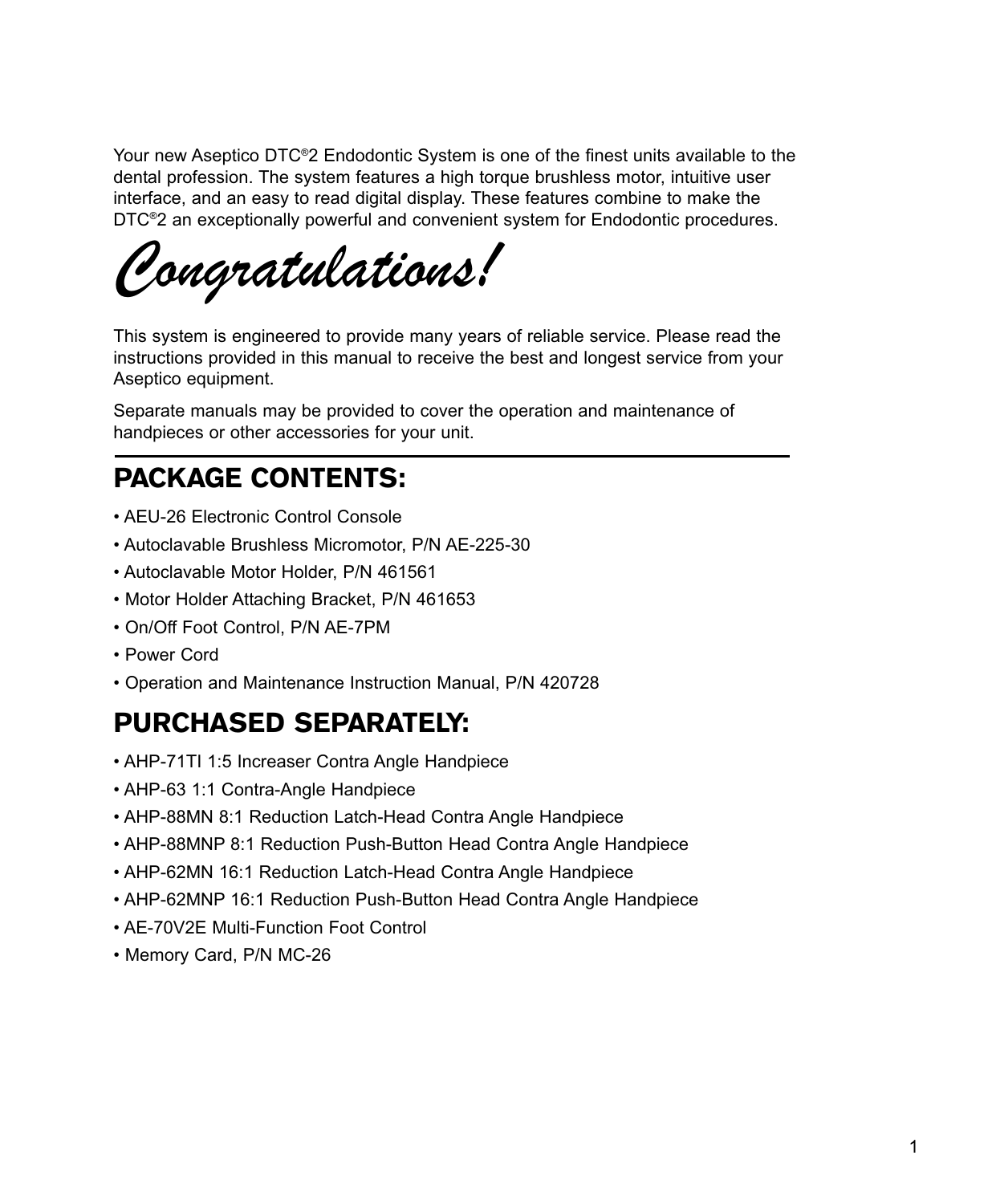To prevent injury to people and damage to property, please heed relevant warnings and remarks. They are marked as follows:

**WARNING:** Serious injury or death may result if ignored.

**CAUTION:** Damage to property or the environment may result if ignored.

**NOTE:** Important additional information and hints.

## SAFETY PRECAUTIONS:

Aseptico accepts no liability for direct or consequential injury or damage resulting from improper use, arising in particular through the non-observance of the operating instructions, or improper preparation and maintenance of this product.

- **CAUTION:** The AEU-26 system is supplied Non-Sterile! Before first use, and before each patient use thereafter, sterilize specified components as recommended in the Sterilization and Maintenance section.
- **WARNING:** Use for intended purposes only. Failure to observe the operating instructions may result in the patient or user suffering serious injury or the the product being damaged, possibly beyond repair. Before using this product, make sure that you have studied and understood the operating instructions.
- **CAUTION:** Federal law restricts this device to sale by or on the order of a dentist.
- **CAUTION:** Use of other dental accessories or sub-assemblies from third-party manufacturers is the sole responsibility of the user.
- **CAUTION:** All repairs are to be performed by authorized Aseptico service personnel only.
- **WARNING:** Always follow these guidelines when operating the unit:
	- Never touch drills, burs, or other handpiece tips when they are still rotating.
	- Handpieces should only be attached when the motor has stopped running.
- **WARNING:** Do not install where there is a risk of an explosion. The AEU-26 is not intended for operation in the presence of flammable anesthetics or gases.
- **CAUTION:** In order to ensure the accuracy of torque and speed, it is recommended that calibration be performed for each change of handpiece used for torque controlled operations, or daily if the same handpiece is used.
- **WARNING:** Always comply with the endodontic handpiece and file manufacturer's instructions regarding maximum speeds, torques, forward and reverse directions, and use of all instrumentation, drills, burs, etc., used in endodontic applications.
- **CAUTION:** Connect mains power cable to a properly grounded outlet only.
- **CAUTION:** The AEU-26 motor is sensitive to shock and may be damaged if dropped or impacted against a hard surface.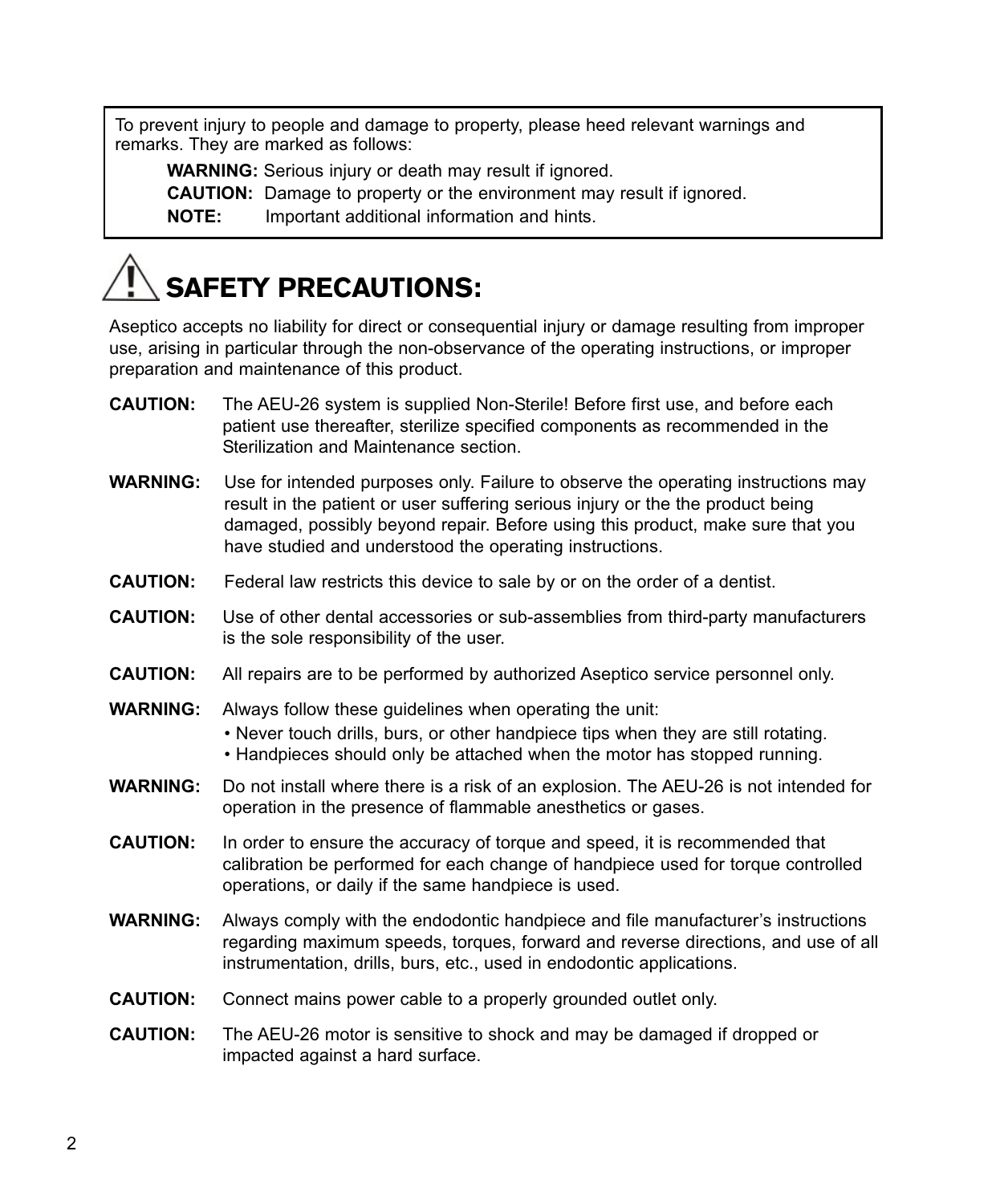- **WARNING:** Do not disassemble or alter the AEU-26 motor, console, or foot switch.
- **CAUTION:** Use only appliance cord Type C13,10A per IEC / EN 60320-1. Note: North America, Denmark, Australia, and New Zealand may require hospital grade plugs. Consult local codes.
- **WARNING:** Never use damaged or worn files as they may separate in the root canal.
- **WARNING:** Do not use this device in conjunction with an electric scalpel or on patients with pacemakers.
- **CAUTION:** It is recommended to always have the patient wear a rubber dam during endodontic procedures.
- **WARNING:** Always use irrigating coolant when using high-speed handpieces.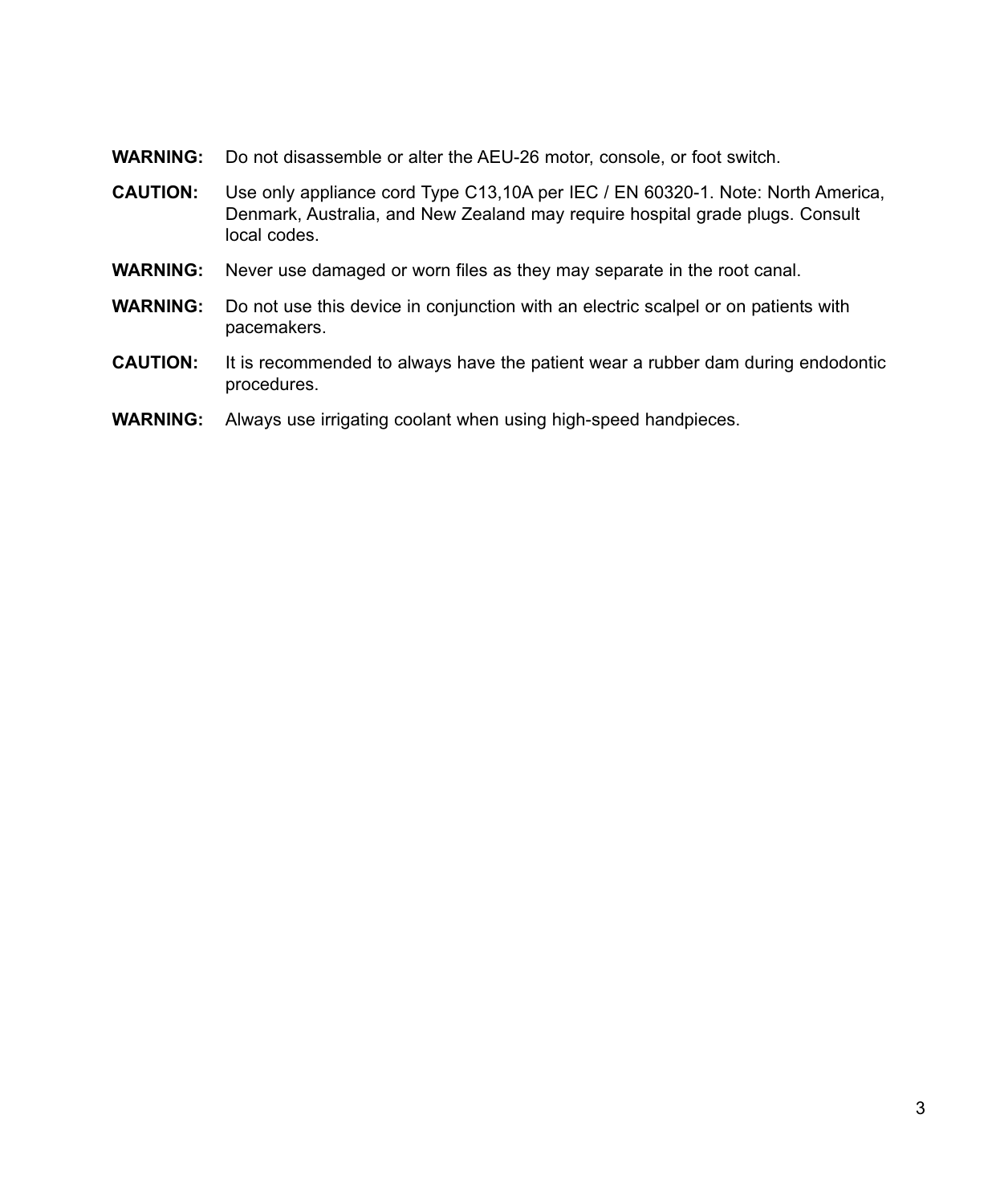## SETTING UP THE UNIT:

- **1.** Unpack the Console and accessories (see Figure 1).
- **2.** Install the Motor Cradle: The autoclavable Motor Cradle can be attached to either side of the Console or placed flat on any adjacent tabletop surface or tray. Install the Cradle by mounting the Cradle Bracket onto the bottom of the Chassis with the two screws provided (see Figure 2). Align the slot on the bottom of the Cradle with the mounting rail on the Bracket and snap into place.
- **3.** Attach the supplied foot control to the connector on the back of unit marked "Footswitch" (see Figure 3). The cord connector and receptacle are keyed to engage one another. Insert, then turn the locking nut clockwise to secure.



**4.** Attach the remote power cord to the back of the console (see Figure 3) and plug into a hospital-grade grounded electrical receptacle. Confirm that the type of cord plug cap is correct for the country of usage and carries the proper certification markings.

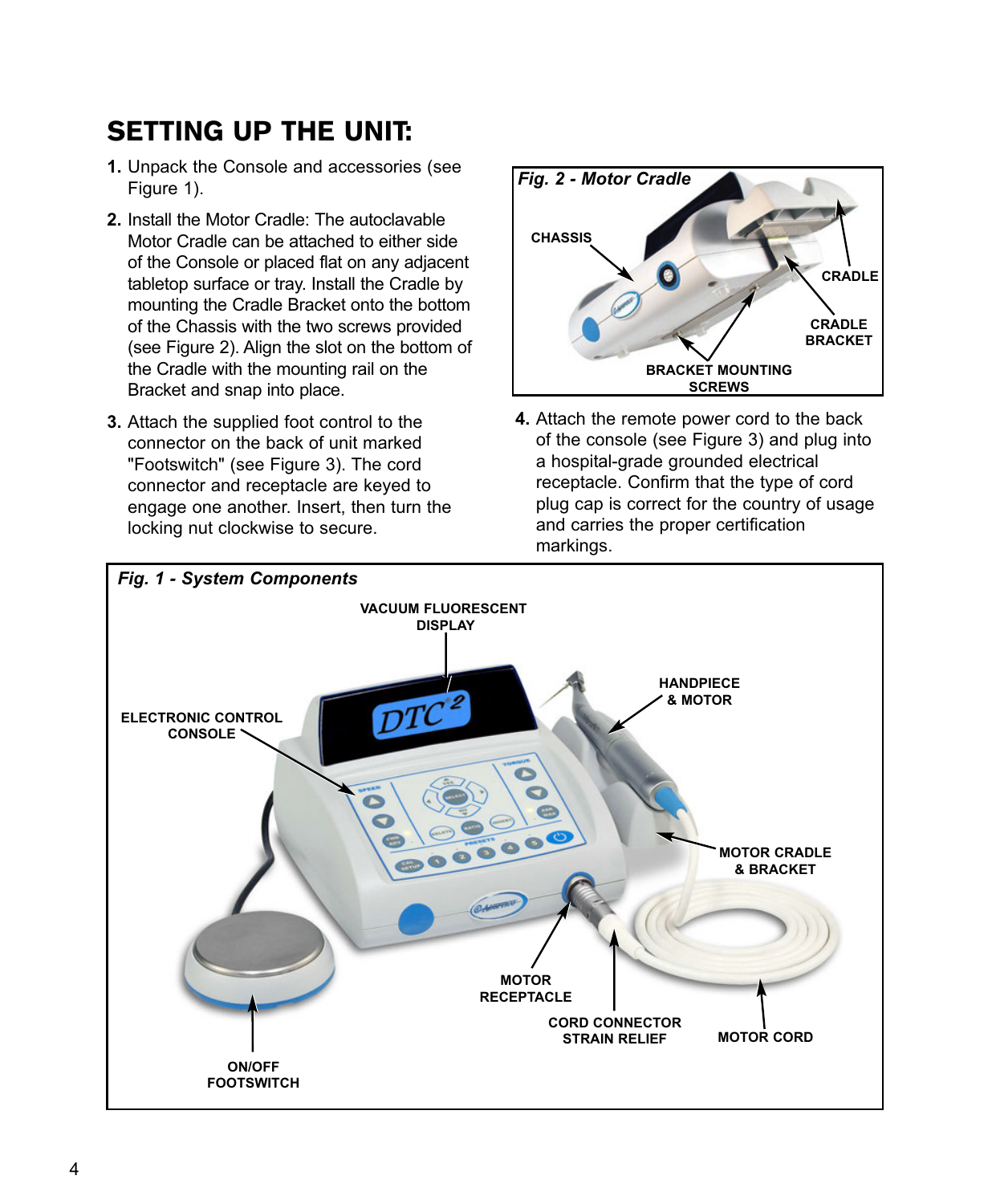**5.** Connect the Motor/Cord Assembly to the Motor Receptacle on the lower right front of the console. The motor cord connector and console receptacle are keyed to engage one another. **IMPORTANT:** Align the red dot on the motor cord connector with the arrow located on the top of the receptacle. Gently push cord connector straight in to lock into place. Remove cord by pushing inward slightly on the strain relief, then grasping connector body near the red dot and pulling the connector straight out of receptacle.



**6.** Attach the appropriate "E-Type" handpiece to the motor as shown in Figure 4.

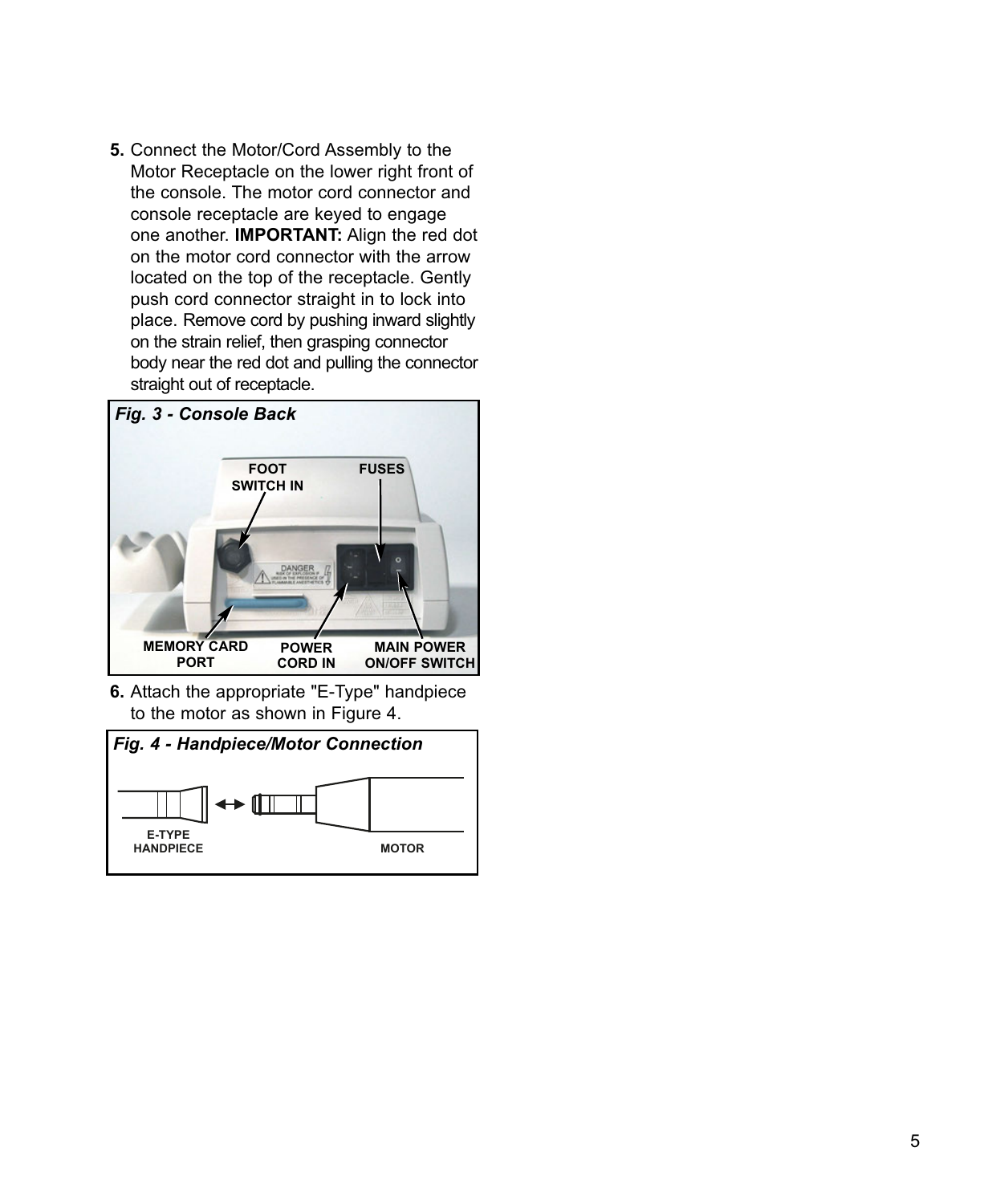## QUICK START OPERATION

After the unit has been set up, you are ready for quick start operation as follows:

**1.** Turn the Power Switch on the rear panel of the console from the 'OFF' (**O**) to the 'ON' (-) position. The Console Display will turn on. An introduction will scroll across the screen then briefly display the software version installed and date:

#### **ASEPTICO AEU-26 Ver. X.X DATE**

The AEU-26 is programmed at the factory to initially start up with Preset 1 active. Subsequently, when the power is turned on, the last used settings will be active.

- **2.** Insert a file or bit into the handpiece.
- **3.** Select the handpiece ratio. To calibrate a handpiece for the AEU-26, the user must first select the ratio (8:1 reduction is the default ratio setting — skip this step if using an 8:1 handpiece). Press the RATIO key and use the Navigation Up/Down keys to select the ratio that corresponds to the handpiece being used. Press the SELECT key to confirm your selection.



**4.** Use the Calibration function to calibrate the motor and handpiece. Press and release the 'CAL' key. The following prompt will display:

> **Attach Handpiece To Motor, Press 1 To Continue Or 3 To Exit.**

Press Key #1 (Preset 1) to continue. The unit will run for several seconds, measuring the motor and handpiece for an accurate display of speed and torque values. **CAUTION** - During calibration, the handpiece will run through a series of preprogrammed speeds. Ensure that a file or bit is secured in the handpiece.

**Note:** Pressing, holding, then releasing the CAL/SETUP key will enable the system's advanced setup options



menu. Refer to the Advanced Operation section for complete instructions.

**5.** Select the Preset Key corresponding to the endodontic rotary file series you are using. By default, the preset buttons are set for the file series shown in Chart 1, page 7. Pressing the Preset Key repeatedly will cycle through the individual files listed below each series name.



**Note:** Pressing and holding a Preset Key will enter advanced preset options. Refer to the Advanced Operation section for instructions.

**6.** Press the on/off footswitch to activate motor and begin operation.

**NOTE:** When using the optional AE-70V2E Multi-Function Foot Control, the blue pedal controls the on/off operation of the handpiece exactly like the standard AE-7PM on/off foot control. For a complete explanation of all the AE-70V2E functions, see page 17.

**7.** After 15 or 30 minutes of inactivity (see instructions on page 16 to select desired Sleep Mode activation period), the AEU-26 will go into Sleep Mode to conserve power. To exit Sleep Mode and resume operation, press the 'STANDBY' Key or foot pedal.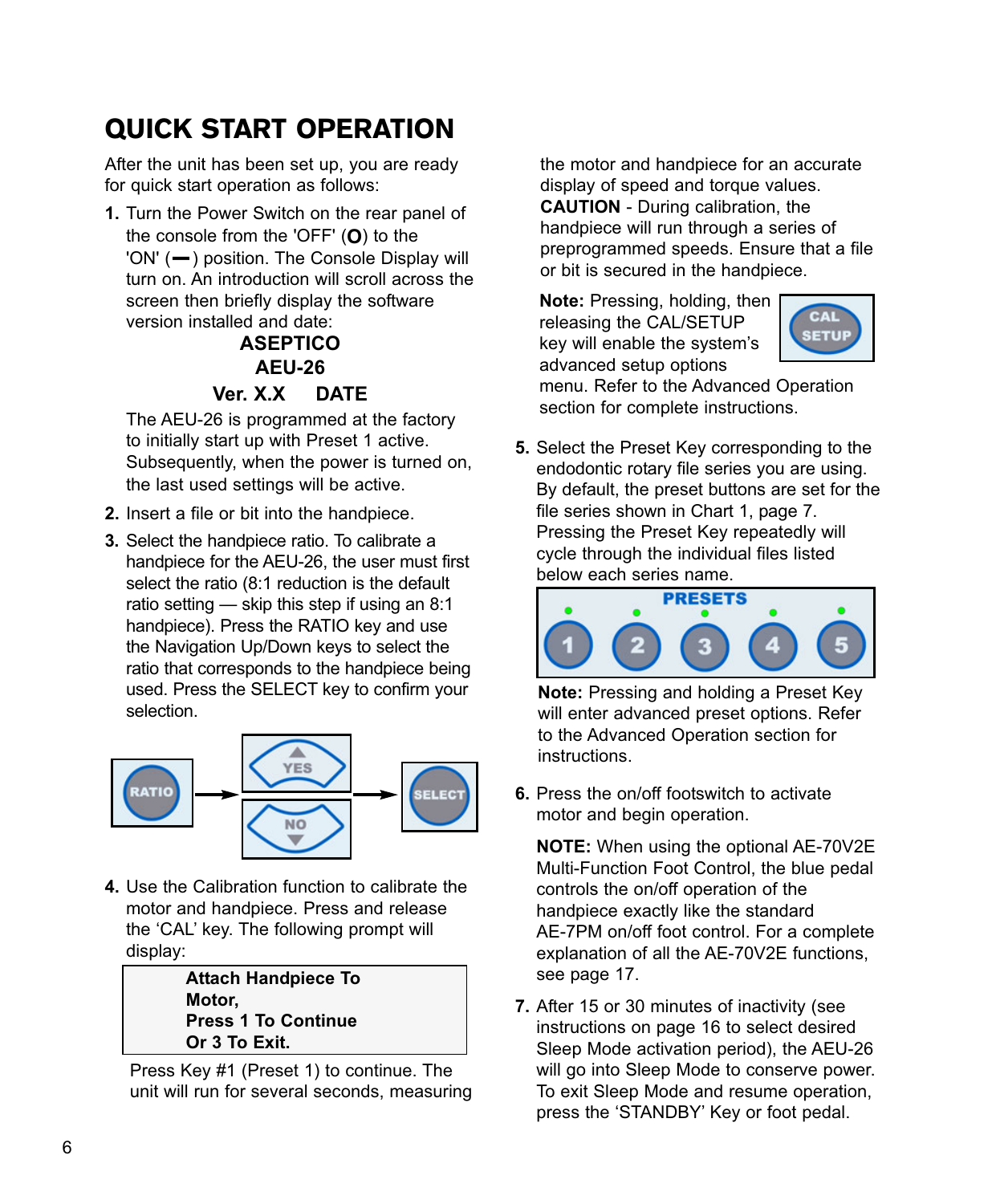#### *Chart 1 - AEU-26 Default Presets*

| DENTSPLY Tulsa Dental Specialties VORTEX® 04 Taper Files<br>File $#1$ :<br>VORTEX® 04, .35 through .50 taper<br>File #2:<br>VORTEX <sup>®</sup> 04, .25 and .30 taper<br>File $#3:$<br>VORTEX® 04, .15 and .20 taper |  |  |
|----------------------------------------------------------------------------------------------------------------------------------------------------------------------------------------------------------------------|--|--|
|                                                                                                                                                                                                                      |  |  |
|                                                                                                                                                                                                                      |  |  |
|                                                                                                                                                                                                                      |  |  |
|                                                                                                                                                                                                                      |  |  |
| <b>Preset Button 2 Default File Series:</b>                                                                                                                                                                          |  |  |
| DENTSPLY Tulsa Dental Specialties VORTEX® 06 Taper Files                                                                                                                                                             |  |  |
| File $#1$ :<br>VORTEX® 06, .35 through .50 taper                                                                                                                                                                     |  |  |
| File $#2$ :<br>VORTEX® 06, .25 and .30 taper                                                                                                                                                                         |  |  |
| File $#3$ :<br>VORTEX® 06, .15 and .20 taper                                                                                                                                                                         |  |  |
| <b>Preset Button 3 Default File Series:</b>                                                                                                                                                                          |  |  |
| DENTSPLY Tulsa Dental Specialties GT® Series 20, 30, 40 Files                                                                                                                                                        |  |  |
| File #1:<br>GT <sup>®</sup> Accessory 90, 70, 50, 35/.12 taper                                                                                                                                                       |  |  |
| File $#2$ :<br>GT <sup>®</sup> Yellow 20 Series, .10 and .08 taper                                                                                                                                                   |  |  |
| File $#3$ :<br>GT <sup>®</sup> Yellow 20 Series, .06 and .04 taper                                                                                                                                                   |  |  |
| File $#4$ :<br>GT <sup>®</sup> Blue 30 Series, .10 and .08 taper                                                                                                                                                     |  |  |
| File #5:<br>GT <sup>®</sup> Blue 30 Series, .06 and .04 taper                                                                                                                                                        |  |  |
| File #6:<br>GT <sup>®</sup> Black 40 Series, .10 and .08 taper                                                                                                                                                       |  |  |
| File #7:<br>GT <sup>®</sup> Black 40 Series, .06 and .04 taper                                                                                                                                                       |  |  |
| <b>Preset Button 4 Default File Series:</b>                                                                                                                                                                          |  |  |
| DENTSPLY Tulsa Dental Specialties ProTaper® Universal Files                                                                                                                                                          |  |  |
| File $#1$ :<br>ProTaper Universal S1 & SX                                                                                                                                                                            |  |  |
| File $#2$ :<br>ProTaper Universal S2 & F1                                                                                                                                                                            |  |  |
| File $#3$ :<br>ProTaper Universal F2, F3, F4, F5                                                                                                                                                                     |  |  |
| File $#4$ :<br>ProTaper Universal Retreatment D1 & D2                                                                                                                                                                |  |  |
| File #5:<br>ProTaper Universal Retreatment D3                                                                                                                                                                        |  |  |
| <b>Preset Button 5 Default File Series:</b>                                                                                                                                                                          |  |  |
| DENTSPLY Tulsa Dental Specialties GT® Series X™ (3) Files                                                                                                                                                            |  |  |
| File #1:<br>GT-X 20 Series .04 Taper & .06 Taper                                                                                                                                                                     |  |  |
| File $#2$ :<br>GT-X 30 Series .04 Taper & .06 Taper                                                                                                                                                                  |  |  |
| GT-X 40 Series .04 Taper & .06 Taper                                                                                                                                                                                 |  |  |
| File $#3$ :<br>GT-X 30 Series .08 Taper                                                                                                                                                                              |  |  |
| GT-X 40 Series .08 Taper                                                                                                                                                                                             |  |  |

**NOTE:** The File Series listed above in Chart 1 are registered trademarks of DENTSPLY Tulsa Dental Specialties.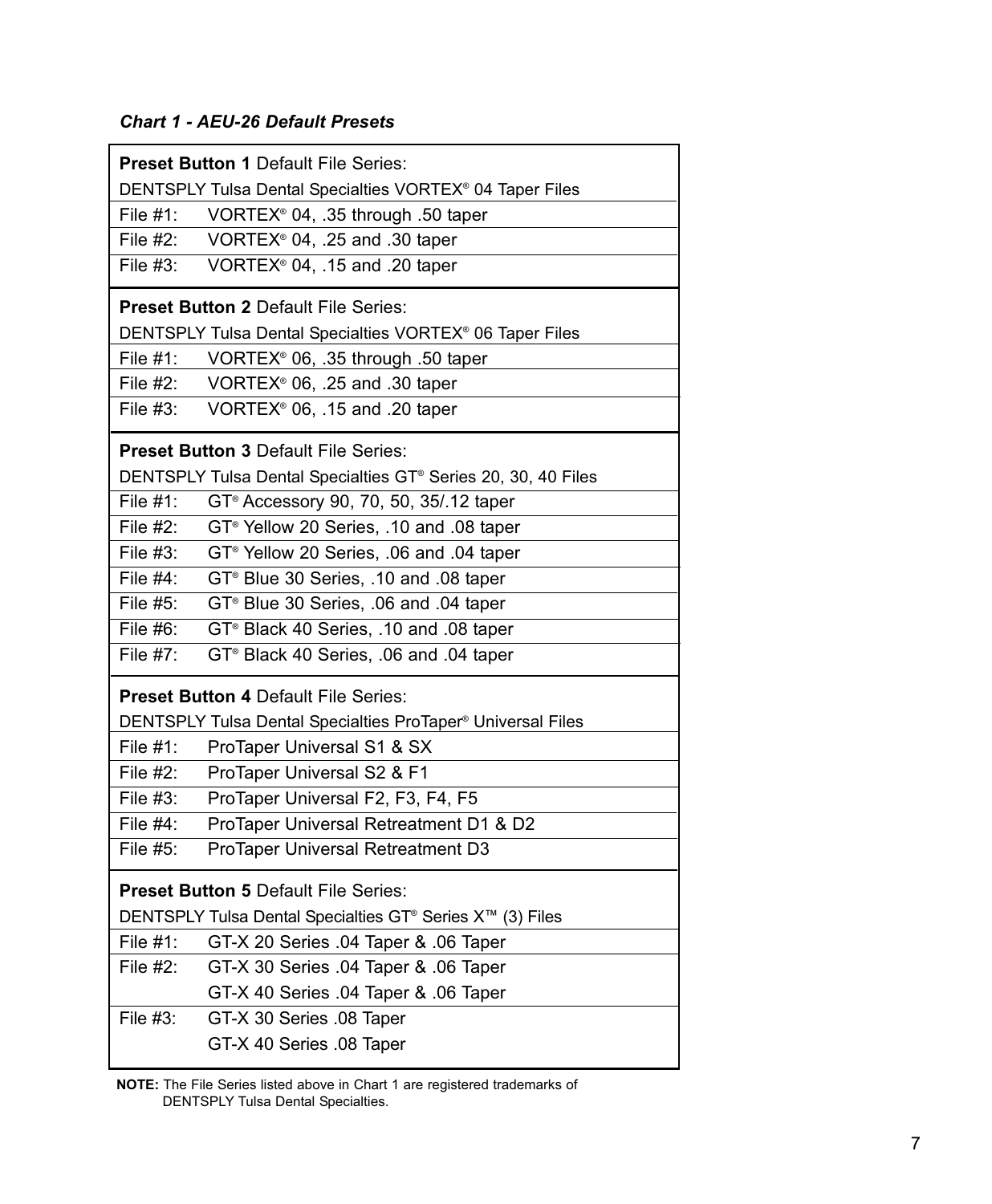## **CONTROL PANEL FUNCTIONS**

The intuitive user interface makes it easy to begin using your new AEU-26. Advanced features for editing and programming the system are discussed following the control panel descriptions.



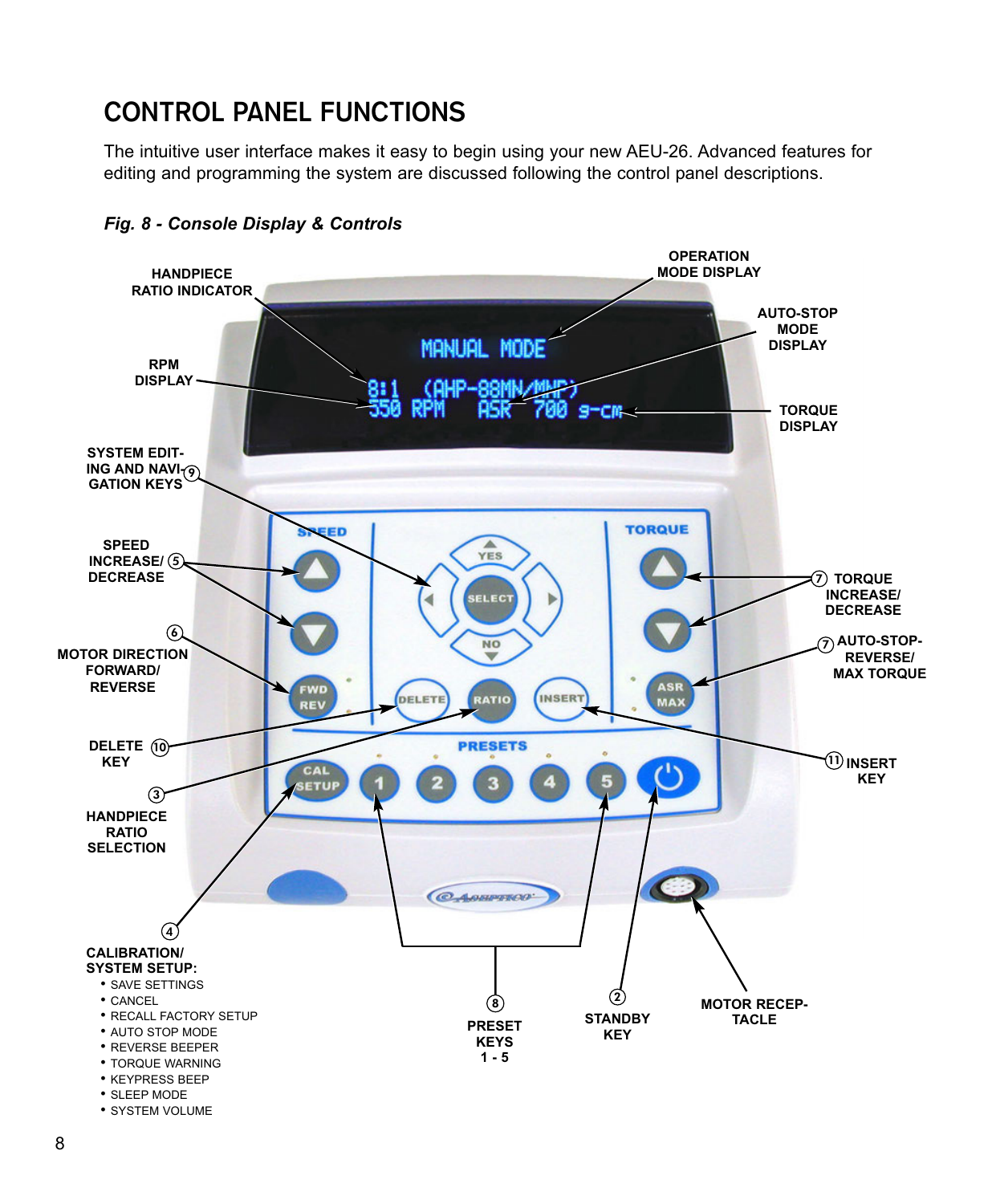#### **1. Main Power Switch:**

Located on back of console (see Figure 3). Controls main power On/Off to the console.

#### **2 Standby Key**

*Turns control panel on and off. Reactivates system from Sleep Mode.*



**a.** Press the Standby key to turn system display off and put the system into Sleep Mode. If the console was turned off using the Standby key, or if the unit has entered Sleep Mode, pressing the Standby key again or pressing the foot pedal will return the system settings to the last state used.

#### **3 Handpiece Ratio Selector:**

*Allows user to select ratio of handpiece.*

Press the RATIO Key to display the handpiece ratio selection options. Press the Up/Down (YES/NO) keys until the Handpiece Ratio matches the handpiece being used. The available ratios are 1:5, 1:1, 8:1, and 16:1. Press SELECT key to set the ratio, or select CANCEL



**RATIO** 

 $\frac{A}{YES}$ 

to abort. If a new handpiece ratio is selected while in Manual Mode, the new ratio is immediately activated. If a new

ratio is selected while a Preset is active, the user will be given the option to replace the handpiece ratio in that entire Preset file series. The following prompt will display:

#### **Change The Handpiece Ratio For The Current Preset? (YES/NO)**

Press YES to change ratio. Press NO to exit Preset - the Unit will automatically switch to Manual Mode and activate the new ratio.

#### **4 CAL/SETUP Key:**

*Activates the Integrated Calibration Program & System Setup Menu*



Press and release CAL key to activate the calibration program. The following prompt will display:

> **Attach Handpiece To Motor, Press 1 To Continue Or 3 To Exit.**

Press Key #1 (Preset 1) to continue.

The system will automatically run the handpiece and system through a self test. It is recommended to calibrate at the beginning of each day and when handpieces are changed.

Press and hold the CAL/SETUP key to enter SETUP Mode. Refer to the Advanced Operation section (page 14) for instructions.

#### **5 SPEED Key:**

*Allows user to select desired speed (RPM) for motor/handpiece.* 

Press the Speed Selector Up/Down keys to adjust speed.

**Note:** For display accuracy, the Ratio Selector must match the ratio of the handpiece being used.



**6 Forward/Reverse (FWD/REV)**:

> *Sets the rotational direction of the handpiece.*

The green LED illuminates when forward rotation is selected. The amber LED indicates reverse rotation. An audible tone will also indicate reverse rotation.

Reverse tone may be adjusted or turned off as described in the Advanced Operation section.

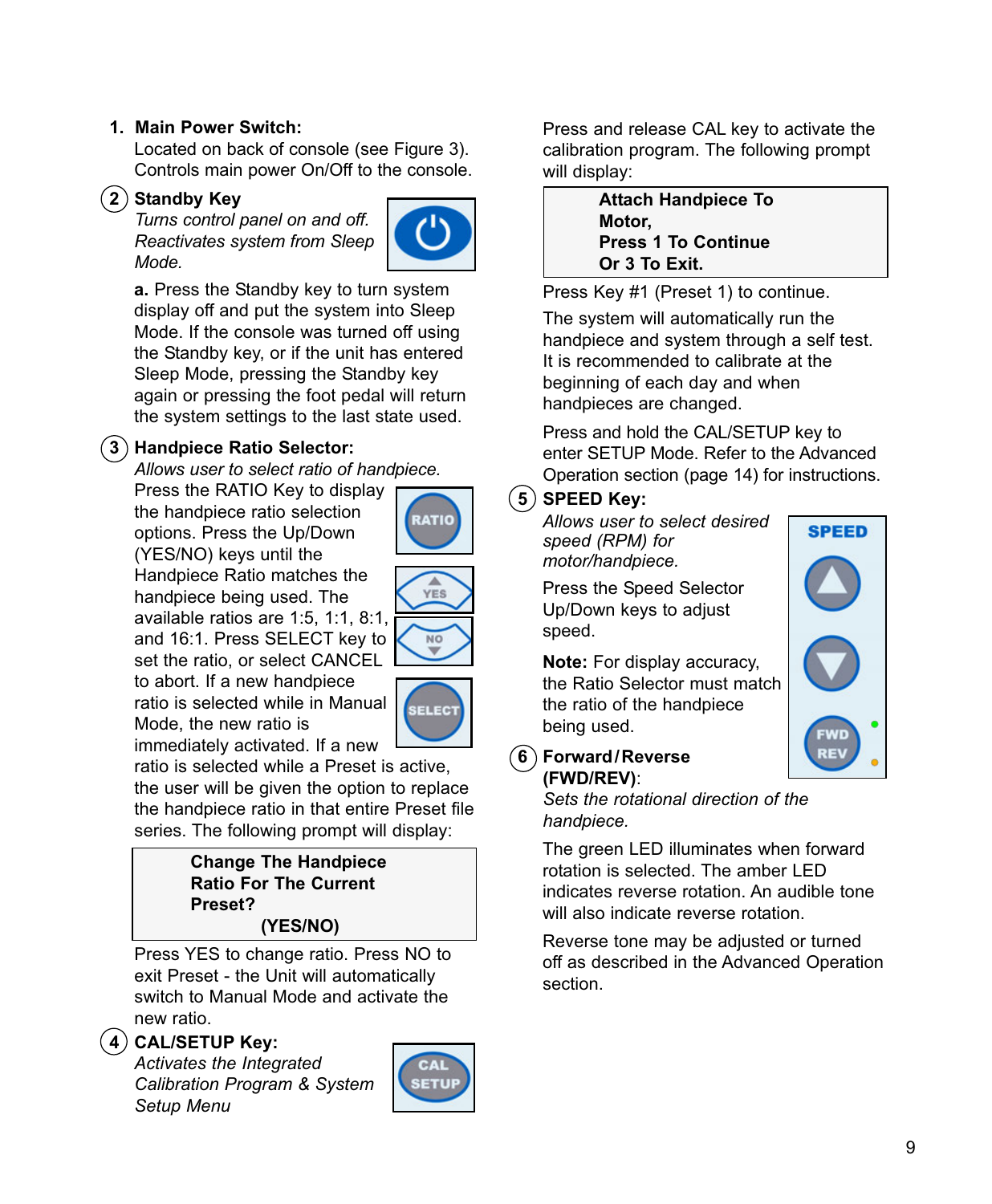## **CONTROL PANEL FUNCTIONS - cont'd**

**Note:** Speed ranges are accurate when handpieces are used with the supplied 30K motor.

|      | Fig. 9 - AEU-26 SPEED RANGES |            |
|------|------------------------------|------------|
| 1:5  | 1,500 - 150,000              | <b>RPM</b> |
| 1:1  | 300 - 30,000                 | <b>RPM</b> |
| 8:1  | $40 - 3,600$                 | <b>RPM</b> |
| 16:1 | $20 - 1,800$                 | <b>RPM</b> |

#### **7 TORQUE Controls (ASR/MAX):**

*Allows the user to select torque limits, in Gram•Centimeter increments. Allows the choice of Auto-Stop-Reverse (ASR), Maximum (MAX), or Torque Limit Modes.*



ASR **MAX** 

**a.** *ASR Mode - For 1:1, 8:1, or 16:1 ratio handpieces only.* ASR is the normal setting for endodontic procedures, indicated by the illuminated green LED. The rotation of the handpiece will automatically

alternate between forward and reverse in order to free the instrument when the selected torque is reached. When in ASR mode, press the Torque Selector Up/Down keys until the desired torque level is indicated on the Console Display.

**b.** *MAX Torque Mode* - *For 1:1, 8:1, or 16:1 ratio handpieces only.* Press the ASR/MAX key to enter Maximum Torque Mode, which turns off the torque control feature. The amber LED will be illuminated and "MAX" will replace the torque value on the display. This mode allows the motor to run at its maximum torque level and is to be used for lowspeed applications.

**c.** *Torque Limit Mode* - Pressing the Torque Modes Button (ASR/MAX) until neither LED is lit will limit torque to the value set via the torque Up/Down buttons. The handpiece will stop and then restart

once the load is removed. When the 1:5 handpiece is selected, the Torque Limit Mode is automatically enabled.

**8 PRESETS:** *Allows user*

> *to quickly access five*



*factory default file series or customized file settings.*

Select the Preset Key corresponding to the endodontic rotary file series you are using. By default, the preset buttons are set for the file series shown in Chart 1 on page 7. Pressing the Preset Button repeatedly will cycle through the individual files listed below each series name. See Chart 2 on page 11 for a complete library of pre-programmed speed and torque settings. **IMPORTANT:** The console will drive the files as close to the library requested speed and torque as the handpiece parameters will allow.

**Note:** Pressing and holding a Preset Key will enter advanced preset options. Refer to the Advanced Operation section, page 12, for instructions on customizing presets.

**9 System Editing & Navigation Keys:** 

*Allows user to navigate through text characters, menus and adjust settings when modifying presets. SELECT key saves reconfigured settings. YES/NO Keys*



*allow user to interact with visual prompts on the display.*

#### **10 DELETE Key:**

*Allows user to delete a file from a preset series. Also used for editing the label.*

#### **11 INSERT Key:**

*Allows user to insert a file to a preset series. Also used for editing the label.*



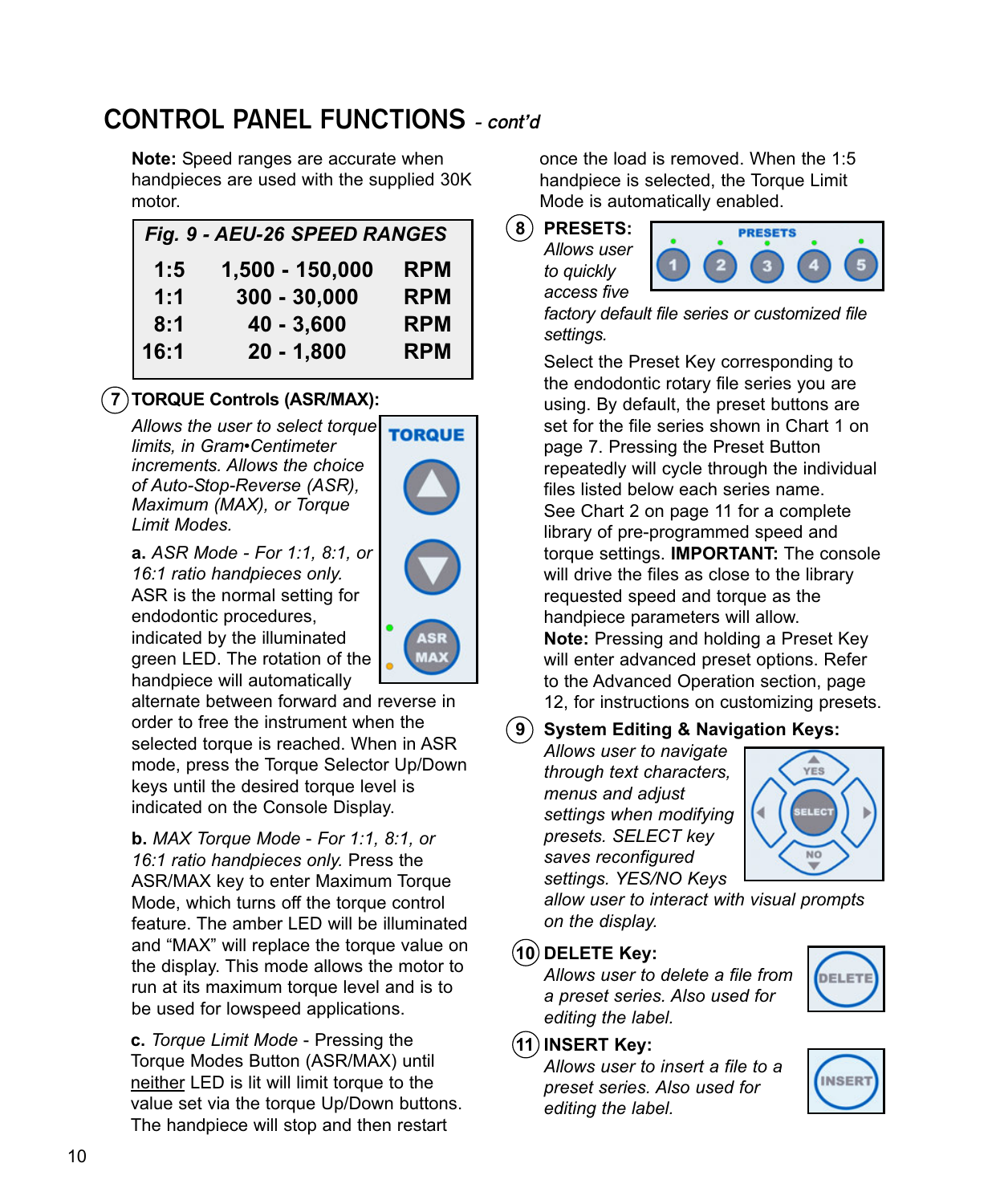# Chart 2 - AEU-26 File Library Settings *Chart 2 - AEU-26 File Library Settings*

| Taper<br><b>VORTEX® 04</b><br>Size<br>ہے<br>أ⊥ّ                     | Speed (RPM)             | Torque (g-cm)     |
|---------------------------------------------------------------------|-------------------------|-------------------|
| <b>Thru 04/50</b><br>04/35<br>VORTEX                                | 500                     | 132               |
| & 04/30<br>04/25<br><b>VORTEX</b>                                   | 500                     | 104               |
| VORTEX 04/15 & 04/20                                                | 500                     | 75                |
| Taper<br>VORTEX <sup>®</sup> 06                                     |                         |                   |
| Size<br>e⊪<br>⊔                                                     | Speed (RPM)             | Torque (g-cm)     |
| <b>Thru 06/50</b><br>06/35<br>VORTEX                                | 500                     | 368               |
| 06/30<br>త<br>06/25<br>VORTEX                                       | 500                     | 290               |
| 06/20<br>∞<br>06/15<br>VORTEX                                       | $rac{1}{2}$             | 195               |
| 30, 40<br>20,<br><b>Series</b><br>$\frac{1}{2}$                     |                         |                   |
| Size<br>ΕÏθ                                                         | Speed (RPM)             | ίшρ-<br>Torque (g |
| 35/12<br>50,<br>70,<br>8<br><b>ACC</b><br>5                         | 500                     | 700               |
| 20/08<br>20/10 &<br>λEΓ<br>5                                        | 300                     | 312               |
| 20/04<br>త<br>20/06<br>Σ,<br>5                                      | 300                     | 174               |
| 30/08<br>య<br>30/10<br>$\frac{1}{10}$<br>5                          | 300                     | 347               |
| 30/04<br>30/06 &<br><b>BLU</b><br>GT                                | 300                     | 208               |
| 40/08<br>య<br>40/10<br><b>BLK</b><br>5                              | 300                     | 405               |
| 40/04<br>∞<br>40/06<br><b>BLK</b><br>5                              | 300                     | 230               |
| GT® Acc. & 20 Series                                                | ELLO                    |                   |
| Size<br>e⊪                                                          | (RPM)<br>Speed          | Torque (g-cm)     |
| 35/12<br>50,<br>70,<br>ACC 90,<br>5                                 | 500                     | $\overline{700}$  |
| 20/08<br>∞<br>20/10<br>YEL<br>5                                     | 300                     | 312               |
| 20/04<br>$20/06$ &<br><b>NEL</b><br>5                               | $\overline{300}$        | 174               |
| GT® Acc. & 30 Series                                                | <b>BITTE</b>            |                   |
| Size<br>$\frac{e}{\overline{L}}$                                    | Speed (RPM)             | Torque (g-cm)     |
| $\scriptstyle\sim$<br>35/1<br>50,<br>70,<br>ACC 90,<br>.<br>ت       | 500                     | 700               |
| 30/08<br>GT BLU 30/10 &                                             | 300                     | 347               |
| 30/04<br><b>GT BLU 30/06 &amp;</b>                                  | 300                     | 208               |
| <b>Series</b><br>07<br>ఱ<br><b>GT® Acc.</b>                         | <b>ACK</b><br>군         |                   |
| Size<br>File                                                        | Speed (RPM)             | Torque (g-cm)     |
| $\overline{35}$<br>50,<br>$\overline{70}$<br> ခွ<br><b>ACC</b><br>ᡖ | <b>OOS</b>              | 700               |
| 40/08<br>ఱ<br>40/10<br><b>BLK</b><br>5                              | $\overline{300}$        | 405               |
| 40/04<br>∣∞<br>40/06<br><b>BLK</b><br>ŀЭ                            | $\overline{\mathbb{S}}$ | 230               |
| 50.<br><b>GT®/PROFILE</b>                                           |                         |                   |
| Size<br>ιÊ                                                          | Speed (RPM)             | Torque (g-cm      |
| 35/12<br>50,<br>R,<br>90,<br>ACC<br>le<br>J                         | <b>DOS</b>              | $\overline{50}$   |
| 20/08<br>5<br>ఱ<br>20/10<br>5                                       | 300                     | 312               |
| 35/04<br>& PF<br>20/06<br>5                                         | 300                     | 132               |
| 25/04<br>出<br>∞<br>30/04<br>눈                                       | 300                     | 104               |
| 20/04<br>lᢞ                                                         | 300                     | 75                |

| <b>PROTAPER®UNIVERSAL</b>                                        |                         |                                    |
|------------------------------------------------------------------|-------------------------|------------------------------------|
| Size<br>File                                                     | (RPM)<br>Speed          | ίω-<br>ਣਾ<br>Torque                |
| $rac{8}{8}$<br>ြ<br><b>PROTAPER</b>                              | 300                     | 520                                |
| $&$ F1<br>S<br>PROTAPER                                          | 300                     | 150                                |
| ူး<br>F3, F4,<br>ĥ,<br><b>PROTAPER</b>                           | $\frac{8}{30}$          | $\frac{2}{5}$                      |
| $\mathsf{D}2$<br>త<br>δ<br><b>PROTAPER</b>                       | 500                     |                                    |
| B <sub>3</sub><br><b>PROTAPER</b>                                | 500                     | 150                                |
| <b>PROTAPER®UNIVERSA</b>                                         |                         |                                    |
| Size<br>$rac{1}{\sqrt{2}}$                                       | Speed (RPM)             | Torque (g-cm)                      |
| ∣୪<br>$\overline{\infty}$<br>ଚି<br><b>PROTAPER</b>               | 300                     | $\overline{520}$                   |
| ŗ<br>య<br>8<br>PROTAPER                                          | 300                     | 150                                |
| F5<br>F4<br>က<br>ட<br>F <sub>2</sub><br>PROTAPER                 | 300                     | 312                                |
| RETREA<br><b>PROTAPER®</b>                                       |                         |                                    |
| Size<br>م<br>E                                                   | (RPM)<br>Speed          | $(g-cm)$<br>Torque                 |
| 'n<br><b>PROTAPER</b>                                            | 500                     | 312                                |
| D <sup>2</sup><br>PROTAPER                                       | 500                     | 312                                |
| ြိ<br><b>PROTAPER</b>                                            | 500                     | $\frac{150}{2}$                    |
| ි<br>Ę,<br><b>Series</b><br>$6T$ <sup>®</sup>                    |                         |                                    |
|                                                                  | Speed (RPM)             |                                    |
| 20/06<br>∣∞<br>File Size<br>GT-X 20/04                           | 300                     | $\frac{\text{Torque (g-cm)}}{175}$ |
| & /06<br>30&40/04<br>GT-X                                        | 300                     | 210                                |
| 40/08<br>∞<br>30/08<br>$GT-X$                                    | 300                     | 350                                |
| $X^{rw}$ (4)<br>T <sup>®</sup> Series<br>σ                       |                         |                                    |
| Size<br>e⊪<br>Fi                                                 | Speed (RPM)             | Torque (g-cm)                      |
| 20/06<br>∞<br>20/04<br>$\times$<br><b>SERIES</b>                 | 300                     | 175                                |
| 30/06<br>య<br>30/04<br>$\times$<br><b>SERIES</b>                 | $\frac{8}{2}$           | 210                                |
| X 40/04 & 40/06<br><b>SERIES</b>                                 | 300                     | 210                                |
| 40/08<br>త<br>30/08<br>$\times$<br><b>SERIES</b>                 | 300                     | 350                                |
| E® S29® 04<br>PROFIL<br>$\star$                                  | $\sim$                  |                                    |
| Size<br>File                                                     | (RPM)<br>Speed          | $\widehat{F}$<br>Torque (g         |
| 786<br>S29 04 SIZE<br>노                                          | <b>OOS</b>              | 132                                |
| 5 & 4<br>SIZE<br>S2904<br>푼                                      | $\overline{300}$        | 104                                |
| $\sim$<br>38<br>S29 04 SIZE<br>出                                 | $\overline{300}$        | 52                                 |
| PROFILE® S29® 06<br>$\star$                                      | $\mathbf{r}$<br>Ë       |                                    |
| Size<br>File                                                     | Speed (RPM)             | $\widehat{E}$<br>Ġ<br>Torque       |
| 9<br>∞<br>⊢<br><b>S29 06 SIZE</b><br>ΗF                          | 300                     | 898                                |
| 4<br>∞<br>5<br>SIZE<br>S2906<br>눕                                | 300                     | 290                                |
| $\overline{\mathsf{c}}$<br>∣∞<br> ო<br><b>SIZE</b><br>S2906<br>논 | $\overline{\text{200}}$ | 195                                |
|                                                                  |                         |                                    |

|               | PROFILE® ISO 04 TAPER                                                                            |                |                  |
|---------------|--------------------------------------------------------------------------------------------------|----------------|------------------|
|               | Size<br>File                                                                                     | Speed (RPM)    | Torque (g-cm)    |
|               | 35/04<br>∞<br><b>BO 40/04</b><br>눕                                                               | 300            | $\overline{132}$ |
|               | 25/04<br>య<br>30/04<br>ISO<br>出                                                                  | 300            | 104              |
|               | 15/04<br>∣∞<br>20/04<br>$\overline{\text{SO}}$<br>눕                                              | 300            | $\frac{5}{2}$    |
|               | PROFILE® ISO 06                                                                                  | <b>TAPER</b>   |                  |
|               | File Size                                                                                        | Speed (RPM)    | Torque (g-cm)    |
|               | PF ISO 40/06 & 35/06                                                                             | 300            | 368              |
|               | PF ISO 30/06 & 25/06                                                                             | 300            | 290              |
|               | PF ISO 20/06 & 15/06                                                                             | 300            | 195              |
|               | <b>PROFILE®OS</b>                                                                                |                |                  |
|               | Size<br>e<br>i⊥                                                                                  | Speed (RPM)    | Torque (g-cm)    |
|               | PF OS SIZE 6 & 5                                                                                 | 300            | 510              |
|               | 4 & 3<br>OS SIZE<br>눕                                                                            | 300            | 400              |
|               | PF OS SIZE 2 & 1                                                                                 | 300            | 256              |
|               | <b>EXICON® GATES</b>                                                                             |                |                  |
|               | Size<br>م<br>أ⊺                                                                                  | Speed (RPM)    | Torque (g-cm)    |
|               | EXICON GATES #6                                                                                  | 3000           | 1000             |
|               | EXICON GATES #5                                                                                  | 3000           | 750              |
|               | EXICON GATES #4                                                                                  | 3000           | 700              |
|               | GATES#3<br>EXICON                                                                                | 3000           | 400              |
|               | EXICON GATES #2                                                                                  | 3000           | 240              |
|               | EXICON GATES #1                                                                                  | 3000           | 150              |
|               | <b>TR™ EMULATION SERIES</b>                                                                      |                |                  |
|               | Size<br>ە<br>E                                                                                   | Speed (RPM)    | Torque (g-cm)    |
|               | ACC                                                                                              | 500            | 1000             |
|               | MAX                                                                                              | 300            | 625              |
|               | CORONAL                                                                                          | 300            | 250              |
|               | $\stackrel{\textstyle\Box}{\equiv}$                                                              | 300            | 150              |
|               | APICAL                                                                                           | 300            | 5                |
| ŧ             | Ø<br>DRIL<br>၉<br><b>PRO-PO</b>                                                                  |                |                  |
|               | File Size                                                                                        | (RPM)<br>Speed | Torque (g-cm)    |
|               | DRILLS<br>PRO-POST                                                                               | 2000           | 1000             |
| $\bullet$     | S29 represents SERIES 29°                                                                        |                |                  |
| $\frac{*}{*}$ | -exicon Gates and Pro-Post Drills are not compatible with 1/16<br>aduction bandniocae which have | minim          | hdd Uust to      |

έ reduction handpieces, which have a maximum speed of 1800 RPM. uum speed of 1800 KP \*\* Lexicon Gates and Pro-Post Drills are not compatible with 1/16 reduction handpieces, which have a maxin 

NOTE: All the files listed in Chart 2, except the "ITR Emulation<br>Series", are registered trademarks of DENTSPLY Tulsa Dental<br>Specialties. **NOTE:** All the files listed in Chart 2, except the "ITR Emulation Series", are registered trademarks of DENTSPLY Tulsa Dental Specialties.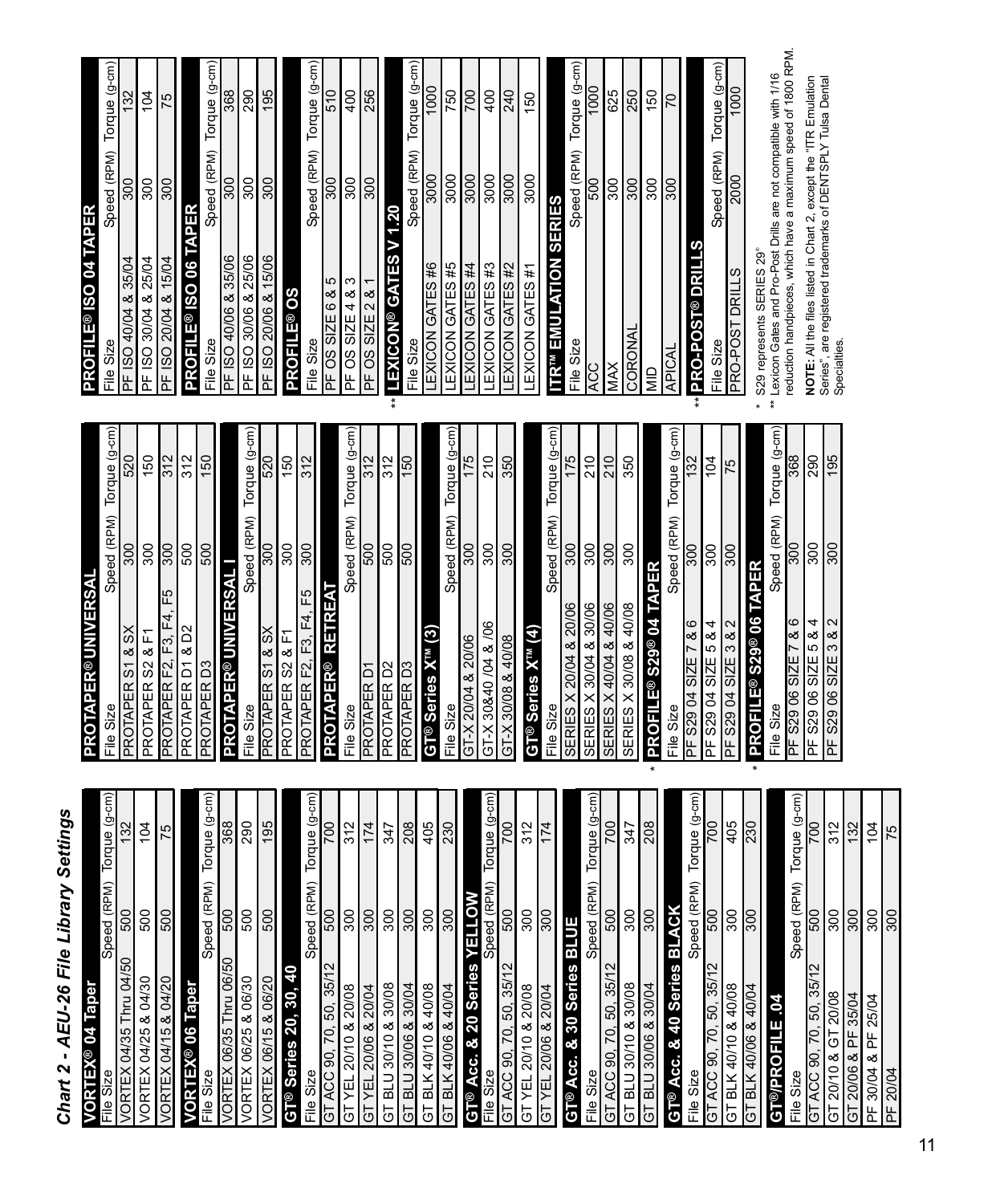## **ADVANCED OPERATION:**

After the unit has been set up and the user has become familiar with the system's control panel functions, there are two different modes that can be used to begin operation:

- **1.** *MANUAL MODE* At any time, the user can adjust the torque and speed settings using the control panel keypad. The Display will indicate Manual Mode.
- **2.** *PRESET MODE* By default, the unit will start in Preset Mode. This allows the user to quickly access and store up to five different file settings (*see Chart 1 on page 7 for the default presets*). Each preset location can be customized by the user.

#### **EDITING PRESETS**

**A.** Select the Preset you wish to customize. Adjust its speed, motor direction, handpiece ratio, and torque settings as desired.

**B.** Press, hold (two tones will sound), and then release the specific Preset Key you wish to make changes to. The Preset Options menu on the Console Display will indicate four options:

- **1) Cancel**
- **2) Save Current Settings**
- **3) Load File Series**
- **4) Build Custom Series**

Press the Navigation Up or Down (YES/NO) Keys to scroll through the options. Press SELECT Key to choose the desired option.



**1) Cancel:** Exits out of the

Preset Options menu. No edits/changes will be saved.

**2) Save Current Settings:** Use this option to save any settings changes that were previously made (ref. Step A above):

- **a)** At the Preset Options prompt, scroll down menu to "Save Current Settings".
- **b)** Press the SELECT Key. You are now prompted to edit the File Name and/or change the Speed or Torque settings a second time, if so desired.

**NOTE:** These latter changes will overwrite any previous changes that were made in Step A.

Either change the Name using the same editing procedure shown in Step 4) - b), page 13, or keep the current Name as is.

**c) SELECT To Save:** Press SELECT to save the new File Name. The following message will display:

#### **Preset Details Were Modified Save Changes? (YES/NO)**

Press YES to save changes. The customized file is then loaded into the preset location, under a special series name called USER DEFINED SERIES.

**3) Load File Series:** Loads an entire file series to the preset location. At the Preset Options prompt, scroll down menu to "Load File Series". This menu involves two steps:

#### **a) SELECT Handpiece:**

- Use the UP or Down Keys to locate the ratio that matches the handpiece being used. The available ratios are 1:5, 1:1, 8:1, and 16:1. A Cancel option is also provided to exit this menu.
- Press the SELECT Key.

#### **b) SELECT File Series:**

- Use the UP or Down Keys to locate the File Series to be loaded from the Preset File Library (shown in Chart 2, page 11). A Cancel option is also provided to exit this menu.
- Press the SELECT Key.
- The following message will display:

**Preset Details Were Modified Save Changes? (YES/NO)**

Press YES to save changes. The new file series is now loaded into the preset location and is ready to use.

**4) Build Custom Series:** Allows the user to reprogram the preset location with custom settings. At the Preset Options prompt, scroll down menu to "Build Custom Series" and press SELECT key. Follow the steps below to modify, add, delete, and save the files' names: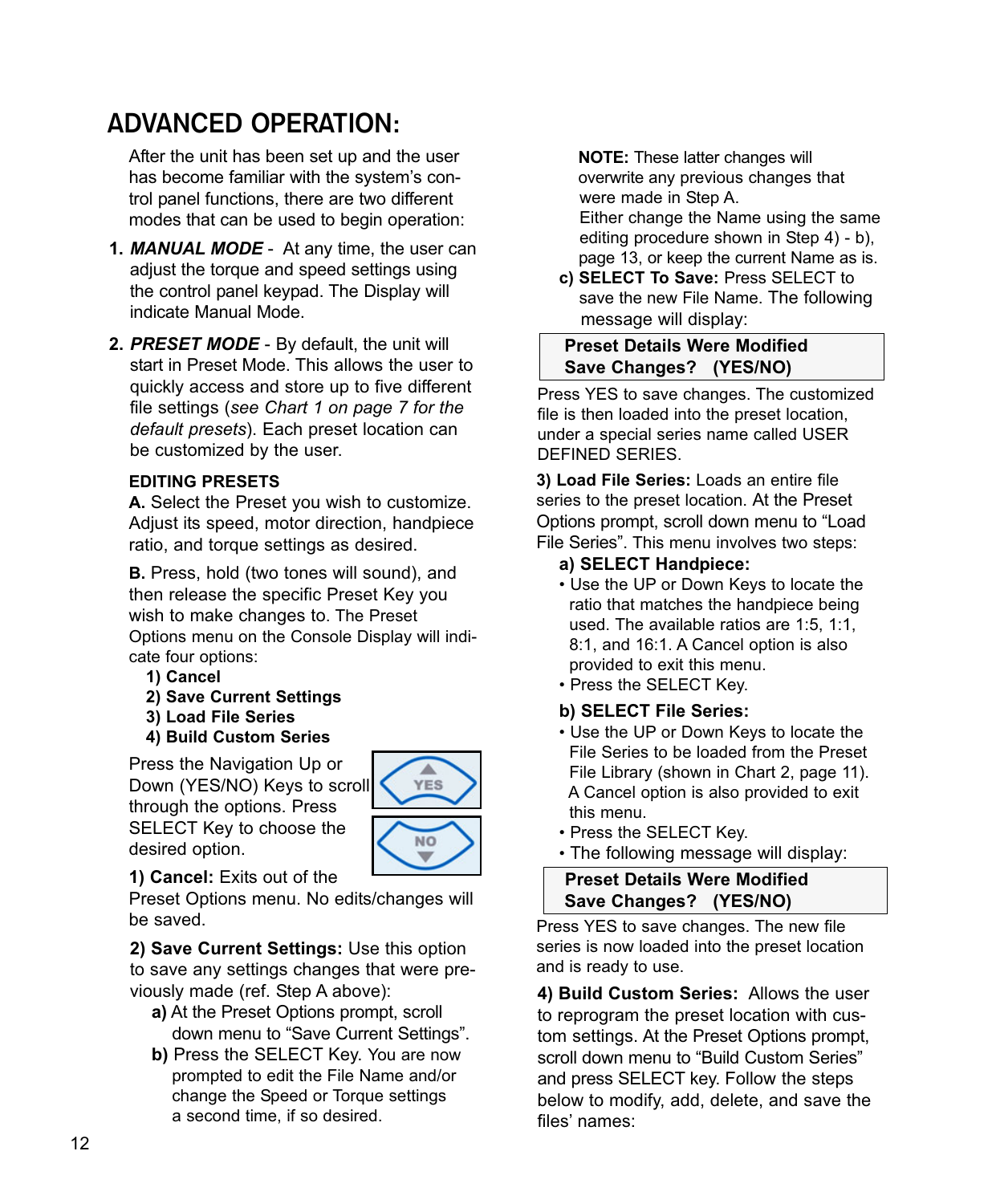#### **a) SELECT Handpiece:**

- Use the UP or Down Keys to locate the ratio that matches the handpiece being used. The available ratios are 1:5, 1:1, 8:1, and 16:1. A Cancel option is also provided to exit this menu.
- Press the SELECT Key. **NOTE:** You cannot intermix different handpiece ratios within the same Preset.

#### **b) SELECT to Modify, INSERT to Add, or DELETE to Remove File:**

**• MODIFY Files:** Use the UP or Down Keys to locate the particular Preset File to be customized. A Cancel option is provided to exit this menu. Press the SELECT Key. **Edit File Name With Arrows:** Use the Left or Right arrow buttons to move the display cursor left/right under the File Name's text characters. Position the cursor under the specific character that is to be changed. Use the Up or Down (YES/NO) arrow buttons to change the character to the desired letter, symbol, or numerical value. To enter a blank space into the text line, place the cursor under the character and press the INSERT Key. To delete a character in the text line, place the cursor under the character and press the DELETE Key. Repeat the above procedure for all remaining text characters that are to be changed.

#### **Press Speed Or Torque Buttons To**

**Change:** Use the SPEED or TORQUE UP or DOWN Keys to increase or decrease the File's Speed or Torque settings.

#### **Press FWD/REV or ASR/MAX Buttons to change:** Press buttons to select

desired motor direction or torque control option.

**SELECT To Save:** Press SELECT to save the new File Name.

• **INSERT File(s):** Step through the list of files in the series and place cursor where you want to insert the new file.

**NOTE:** The new file will be inserted into the list in front of (above) the cursor location. To insert a file at the end of the list, position the cursor on the last line item "(End of Series)".

Press INSERT. You will then be prompted to select the file series in the File Library (ref. Chart 2, page 11) that includes the file you want to add. Place cursor on the desired series and press SELECT. All the individual files in that series will be displayed. You will then be prompted to select the file to insert. Step through the list of files and place cursor on desired file. Press SELECT to insert file into your customized series, or CANCEL to exit out of the menu. If the file you wish to add is not included in the file library, select "User Defined Series". Press SELECT. Modify the speed or torque to the desired settings and then press SELECT to save. You can, edit the File Name using the same editing procedure shown above in Step 4) - b),

- **DELETE File(s):** Step through the files in series. Press DELETE to remove any file from the series
- **Save Changes:** Step through the files in the Series and repeat SELECT, INSERT, and DELETE actions until the series is customized to your preferences. Scroll to the "Save Changes" prompt and press SELECT. You are now prompted to edit the Series Name, if so desired.

**Edit Series Name:** Either change the Name using the same editing procedure shown above in Step 4) - b), or keep the current Name as is. Press SELECT to save the customized Series Name. The following message will display:

#### **Preset Details Were Modified Save Changes? (YES/NO)**

Press YES to save changes. The customized file series is now loaded into the preset location and is ready to use.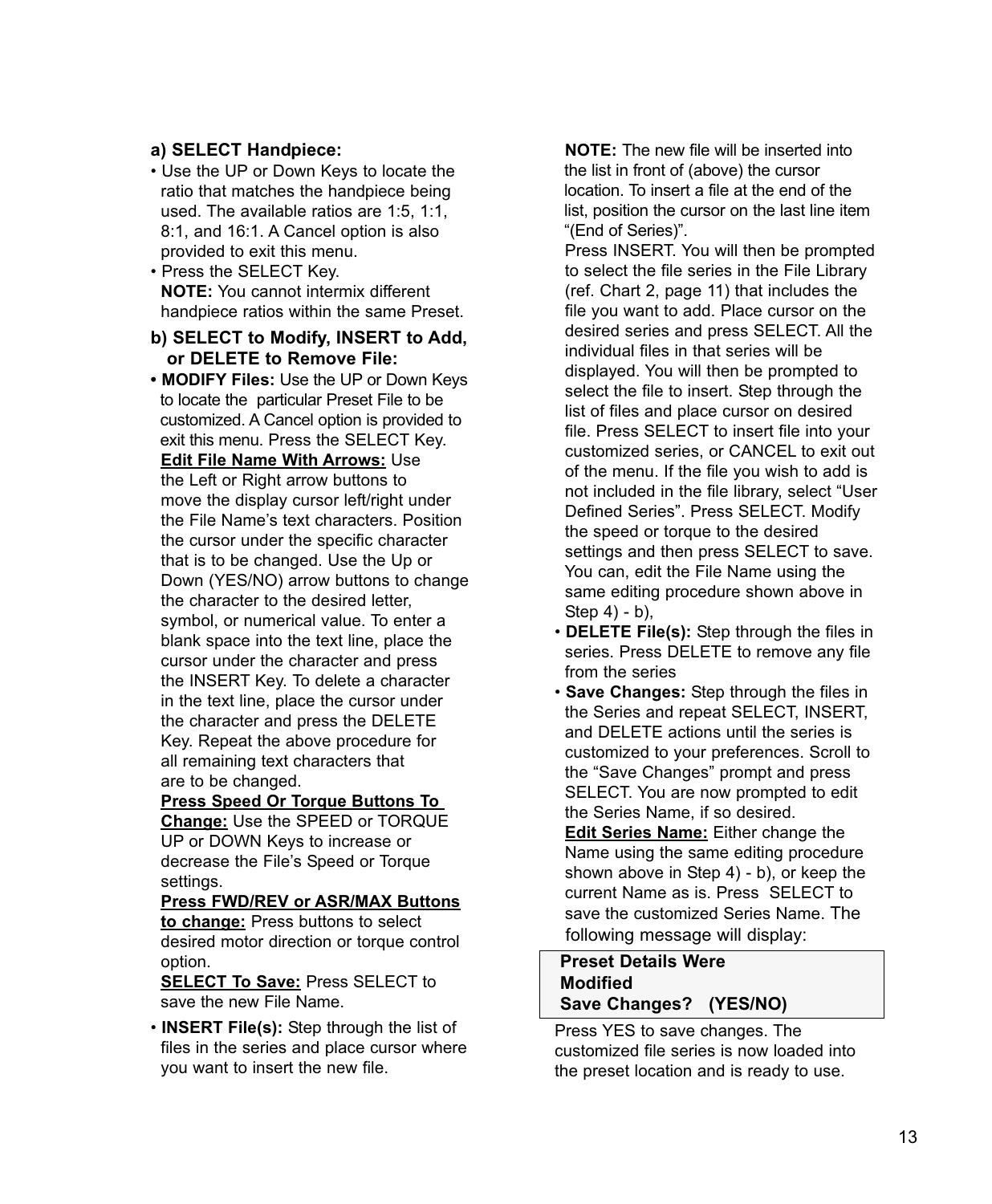## **ADVANCED OPERATION - Cont'd:**

## **SETUP**

Press and hold the CAL/SETUP Key to enter Setup Options Mode. Press the Up/Down Keys to scroll through the options.



Press SELECT key to select the option to adjust. The options are as follows (Note: Info enclosed in parenthesis indicates currently activated settings):

- **1. Save Settings**
- **2. Cancel**
- **3. Recall Factory Setup**
- **4. Auto Stop Mode (ASR)**
- **5. Reverse Beeper (ON)**
- **6. Torque Warning (ON)**
- **7. Keypress Beep (ON)**
- **8. Sleep Mode (15)**
- **9. System Volume (100%)**

**NOTE:** These are system-wide options and can not be saved to any particular Preset Button during programming. See descriptions for each option below:

#### **1. Save Settings:**

This option allows the user to accept and save all Setup option changes into System memory. Scroll to "Save Settings" using the Up or Down Keys and press SELECT Key. When this feature is selected, the following message will display:

#### **System Settings Were Modified Save Changes? (YES/NO)**

- **a)** To keep your new settings, press the YES Key.
- **b)** To ignore all new settings and return the System memory to its previous settings, press the NO key.

#### **2. Cancel:**

Allows user to exit out of the Setup Options menu without saving any changes to System memory. SELECT "Cancel" to exit.

#### **3. Recall Factory Setup:**

Recalling the Factory Setup allows you to reset your Endo System to factory specifications. When this feature is selected, the following message will display:

> **Factory Reset: Are You Sure? (YES/NO)**

**NOTE:** Any customized presets will be lost if you Recall Factory Setup.

- **a)** To keep your customized settings, press the NO Key.
- **b)** To return the Endo System's presets to the factory settings (as shown in Chart 1 on page 7), press the YES Key. The unit will reset and return to the startup screen and then display the Preset 1 settings.

#### **4. Auto Stop Mode:**

There are two different Auto Stop Modes to choose from:

**•** *Auto Stop Reverse -* When the Auto Stop Reverse (ASR) feature is enabled, rotation of the handpiece will automatically stop and reverse when the selected torque limit is reached. Do not release the foot pedal when this occurs; keep the foot pedal activated and the Endo System will automatically alternate between forward and reverse rotation in an attempt to free the instrument.

• *Auto Stop Manual* - When the Auto Stop Manual (ASM) feature is enabled, forward rotation of the handpiece will automatically stop when the selected torque limit is reached. Upon releasing and then reapplying pressure to the foot control, the handpiece will rotate in the reverse direction. The handpiece will continue to rotate in reverse until the foot control is released once again. If pressure is then reapplied to the foot control, the handpiece will return to forward rotation.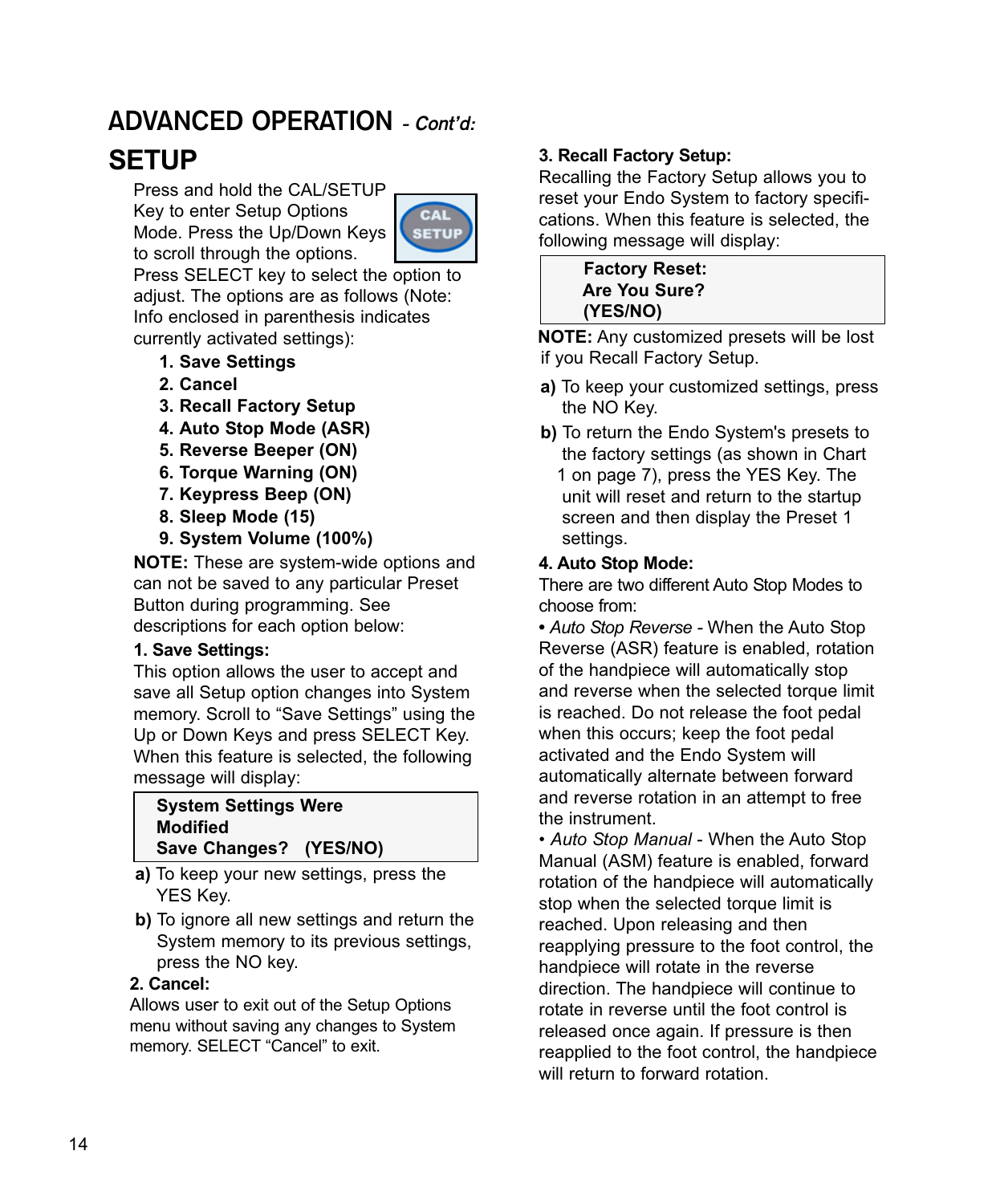When the Auto Stop Mode feature is selected, the following message will display:

> **Auto Stop Mode: Cancel Auto Stop Reverse Auto Stop Manual**

Press the Up/Down Keys to scroll through the options. Press the SELECT Key to select the desired option:

- **a)** SELECT "Cancel" to escape out of the menu.
- **b)** SELECT "Auto Stop Reverse" to enable the Auto Stop Reverse feature.

**NOTE:** This setting is *highly recommended* for endodontic procedures.

**c)** SELECT "Auto Stop Manual" to enable manual control of Forward/Reverse and disable the Auto Stop Reverse feature.

#### **5. Reverse Beeper:**

When the Reverse Beeper feature is active, an audible beep will sound when the handpiece is rotating in the reverse direction. When this feature is selected, the following message will display:

| <b>Reverse Beeper:</b> |  |
|------------------------|--|
| Cancel                 |  |
| On                     |  |
| Off                    |  |

Press the Up/Down Keys to scroll through the options. Press the SELECT Key to select the desired option:

- **a)** SELECT "Cancel" to escape out of the menu.
- **b)** SELECT "On" to enable the Reverse Beeper feature.
- **c)** SELECT "Off" to disable the Reverse Beeper feature.

#### **6. Torque Warning:**

When the Torque Warning feature is active, a chirping warning noise will be audible

when the torque level reaches approximately 75% of the selected torque limit. When this feature is selected, the following message will display:

| <b>Torque Warning:</b><br>Cancel |  |   |  |
|----------------------------------|--|---|--|
| On                               |  |   |  |
| Off                              |  |   |  |
| --                               |  | . |  |

Press the Up/Down Keys to scroll through the options. Press the SELECT Key to select the desired option:

- **a)** SELECT "Cancel" to escape out of the menu.
- **b)** SELECT "On" to enable the Torque Warning Tone.
- **c)** SELECT "Off to disable the Torque Warning Tone.

#### **7. Keypress Beep:**

When the Keypress Beep feature is active, an audible beep will sound when any Key on the keypad is pressed. When this feature is selected, the following message will display:

| <b>Keypress Beep:</b> |  |
|-----------------------|--|
| Cancel                |  |
| On                    |  |
| Off                   |  |

Press the Up/Down Keys to scroll through the options. Press the SELECT Key to select the desired option:

- **a)** SELECT "Cancel" to escape out of the menu.
- **b)** SELECT "On" to enable the Keypress Beep feature.
- **c)** SELECT "Off" to disable the Keypress Beep feature.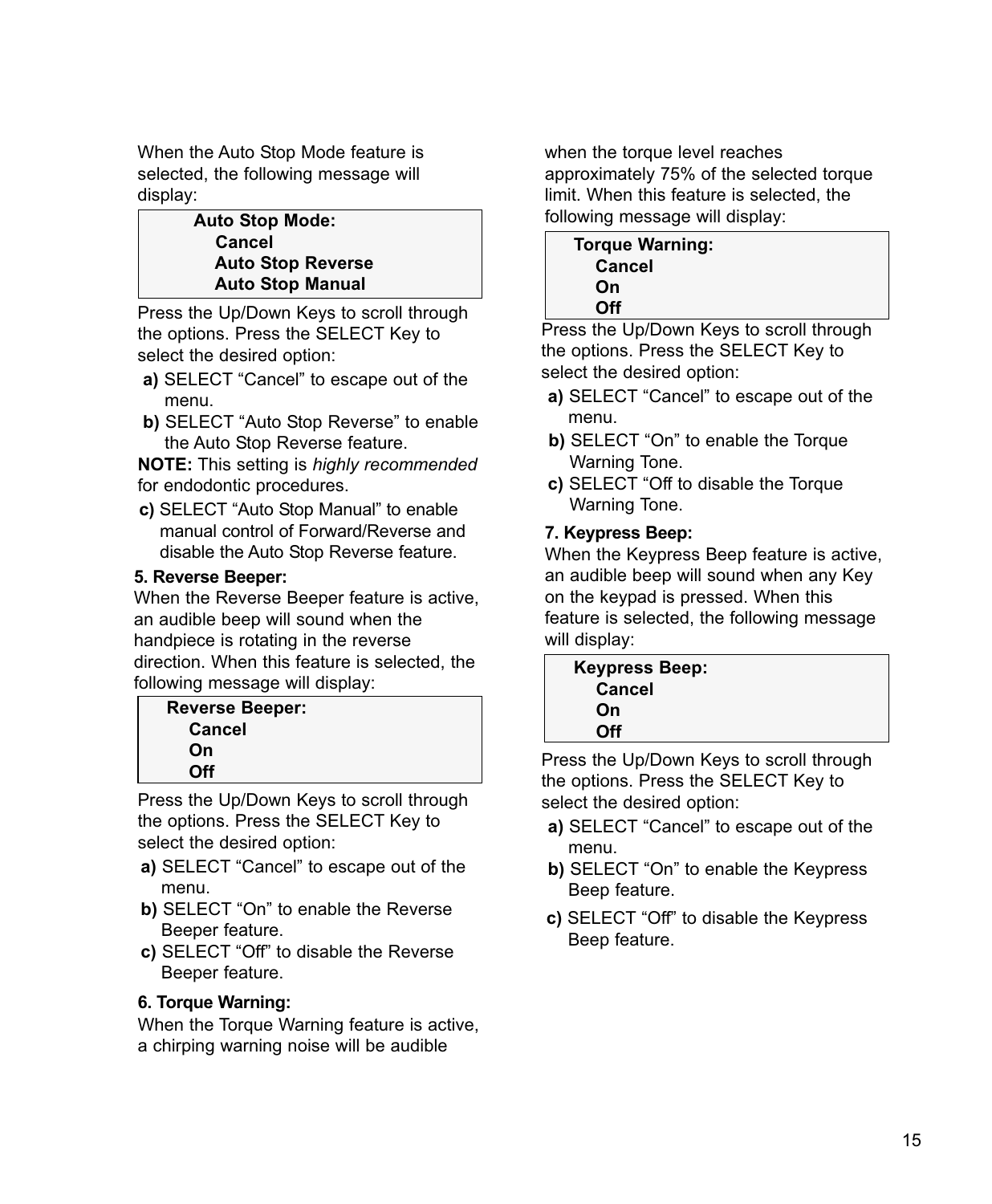## **ADVANCED OPERATION - Cont'd:**

#### **8. Sleep Mode:**

The Endo System can be programmed to enter Sleep Mode after 15 or 30 minutes of inactivity, to conserve power. In Sleep Mode, the lighted Console Display will turn off and the green LEDs above the five Preset keys will blink consecutively. To resume normal operation when the Endo System is in Sleep Mode, press the Standby key or press the foot pedal.

When this feature is selected, the following message will display:

| <b>Sleep Mode:</b> |  |
|--------------------|--|
| Cancel             |  |
| <b>OFF</b>         |  |
| $15 \text{ min}$   |  |
| $30 \text{ min}$   |  |

Press the Up/Down Keys to scroll through the options. Press the SELECT Key to select the desired option:

- **a)** SELECT "Cancel" to escape out of the menu.
- **b)** SELECT "OFF" to disable Sleep Mode.
- **c)** SELECT either "15 min" or "30 min" to set the desired Sleep Mode activation period.

#### **9. System Volume:**

Controls the volume of all system sounds, including reverse beeper, torque warning, and keypress beep. When this feature is selected, the following message will display:

| <b>SYSTEM VOLUME:</b> |  |
|-----------------------|--|
| Cancel                |  |
| <b>OFF</b>            |  |
| 20%                   |  |
| 40%                   |  |
| 60%                   |  |
| 80%                   |  |
| 100%                  |  |

Press the Up/Down Keys to scroll through the options. Press the SELECT Key to select the desired option:

- **a)** SELECT "Cancel" to escape out of the menu.
- **b)** SELECT "OFF" to turn all System sounds Off.
- **c)** SELECT desired Volume setting, in 20% increments, from "20%" to "100%".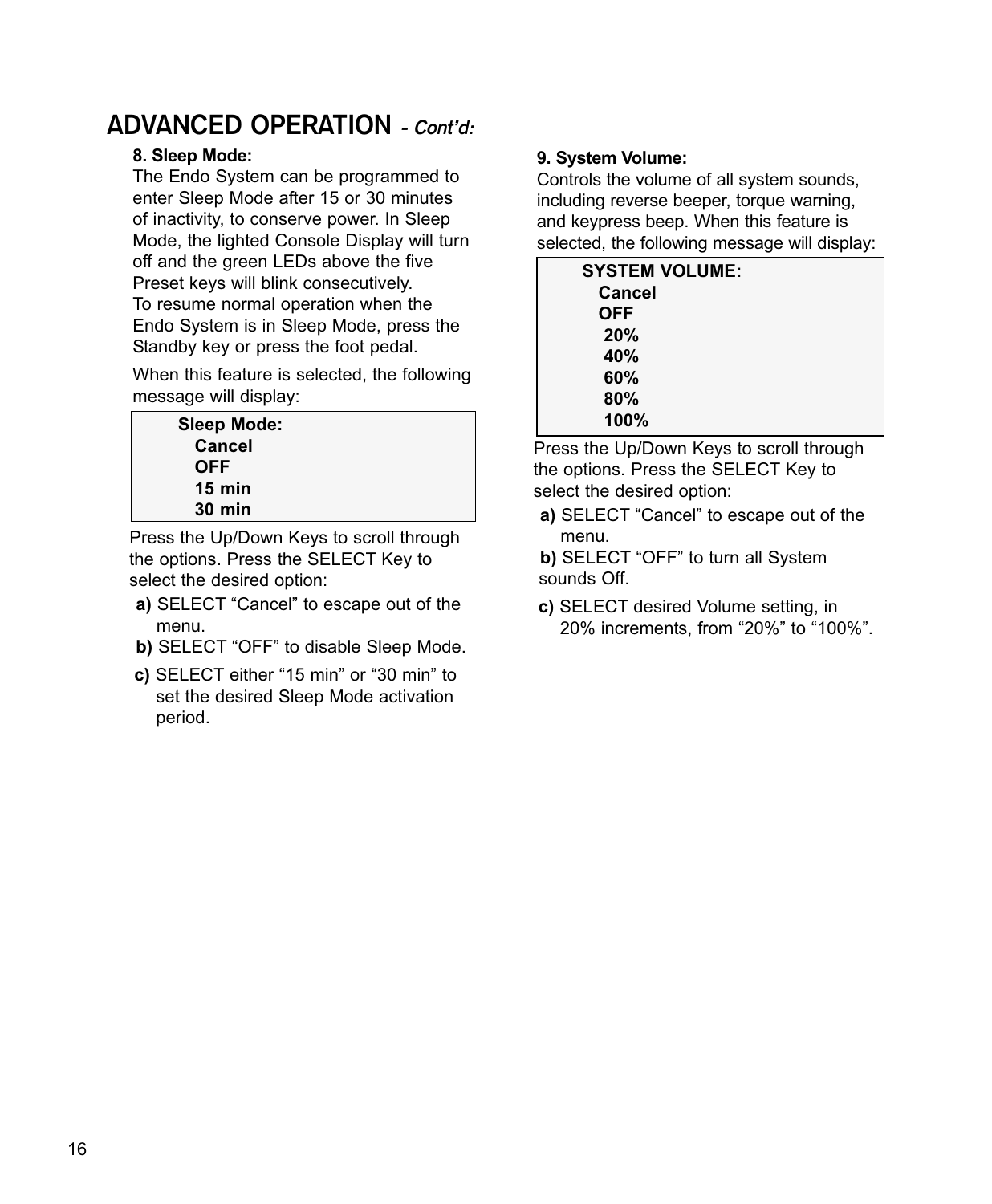## **MULTI-FUNCTION FOOT CONTROL OPERATION**

The optional AE-70V2E Multi-Function Foot Control may be used on the AEU-26 System to control motor on/off, direction, torque mode, and to select presets.

#### Installation:

**1.** Attach the Foot Control cable to the connector on the back of the AEU-26 Console (see Figure 10). Note keyway on connector. Turn locking sleeve clockwise to secure cable to connector. The AEU-26 will automatically sense the Foot Control and invoke the proper control software, which allows dual functionality, through either the key pad or foot switch.

#### Foot Pad Functions **(See Figure 11)**:

**2.** The '**M**' pad (Upper left - Yellow) performs the same function as the Motor direction button on the console. Each press of the pad





reverses the direction of Motor rotation. When the Motor is in reverse, the reverse warning tone will sound if this option is selected in the SETUP options.

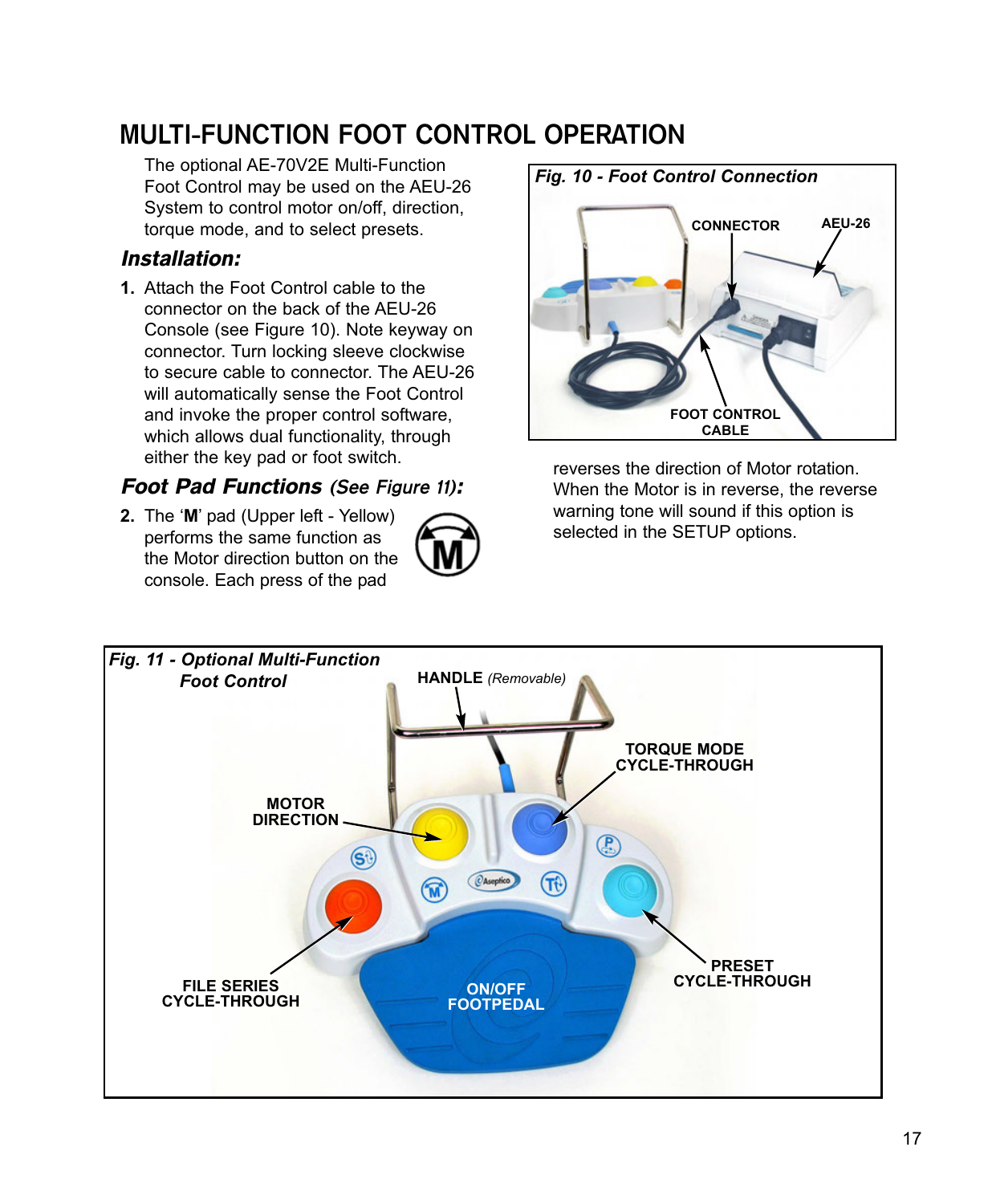## **FOOT CONTROL OPERATION** - Cont'd

**3.** The '**T**' pad (Upper right - Lavender) cycles through the three Torque Modes: Auto-Stop Reverse (ASR), Maximum (MAX), or Torque Limit. Press repeatedly until desired mode is enabled (LEDs located next to the ASR/MAX button will indicate which mode is selected).





**5.** The '**S**' pad (Lower left – Orange) cycles through the current preset file series. Press to switch to the next file in the series.



**6. Foot Pedal** - The center pedal will switch the Motor 'On/Off' when depressed/ released approximately halfway.

**NOTE:** The center pedal can also be used to reactivate the System from Standby mode. Press the pedal briefly to wake up the System and return it to the last state used.

#### Handle Installation/Removal:

**7.** The Foot Control Handle may be installed for easy repositioning of the AE-70V2E.

Grasp vertical guide rods and push handle straight into Switch base (see Figure 12). To remove, pull rods straight out.

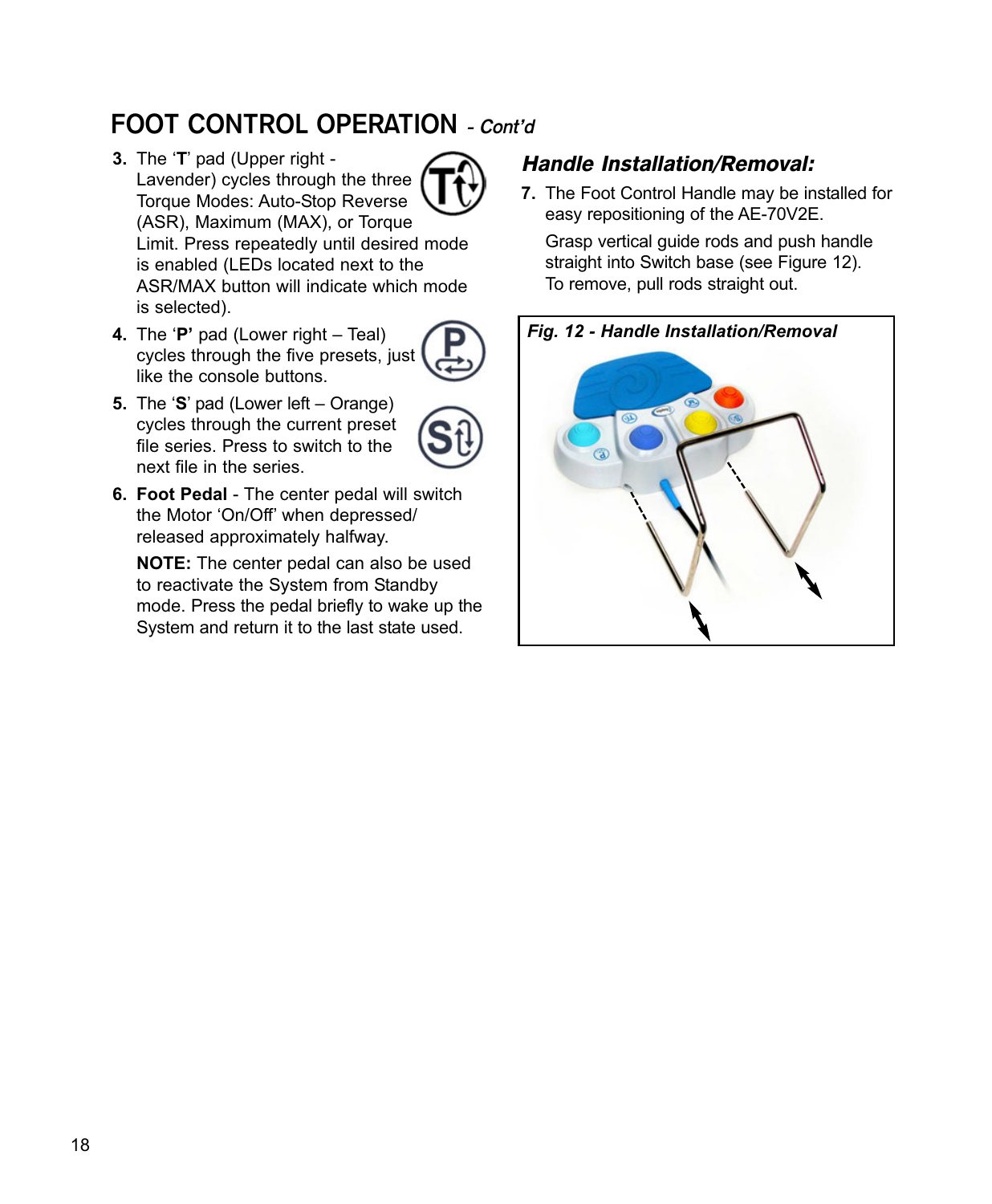## REPROGRAMMING THE UNIT



The AEU-26 has the ability to load software updates and enhance the functionality of the system, should this be desired. A card slot, labeled "Memory Card Port", is provided on the back of the unit (see Figure 13). This Port accepts memory cards very similar to those used in common consumer devices. These cards, available from Aseptico, enable a user to update software or replace existing software that might have been accidentally erased or corrupted. Contact Aseptico for more information on card usage and availability. To reprogram an AEU-26 unit, follow the Steps below:

#### Programming Steps:

- **1.** Turn 'Off' the Main Power Switch on the back panel.
- **2.** Grasp the right-hand end of the rubber dust cover for the Memory Card Port and pry open the cover to expose the card slot.
- **3.** Insert the new memory card in the slot with label facing upward (card terminals should face downward). Carefully and slowly press card inward until a 'click' is felt, then release card.
- **4.** Turn the Main Power Switch (on the back panel) 'On'.

**5.** The AEU-26 Display will show the following message:

**Memory Card Detected. Re-program? (YES / NO)**

- Press the 'Yes' key on the Control Panel.
- **6.** The Display will then show the following message:

**Presets Will Be Erased! Continue? (YES / NO)**

- Press the 'Yes' key on the Control Panel.
- **7.** The Display will show the following message: **Programming...**
	- A status bar will indicate the progress of the programming.
- **8.** When the programming is complete, the Display will show the following message:

**Programming Successful. Eject Card.**

- Press the card inward slightly, then release it to eject it. When the card is ejected, the AEU-26 System will reset with normal power-up screen displayed.
- **9.** Remove the memory card and store it in a safe place. Close the rubber dust cover on the Memory Card Port.

In the event that the programming procedure is interrupted, the unit will display the following message:

**Programming Failed**

Then:

**Console Software Error. Re-program unit.**

Re-start the programming procedure from Step #1 (Remember to turn main power 'Off' before reprogramming).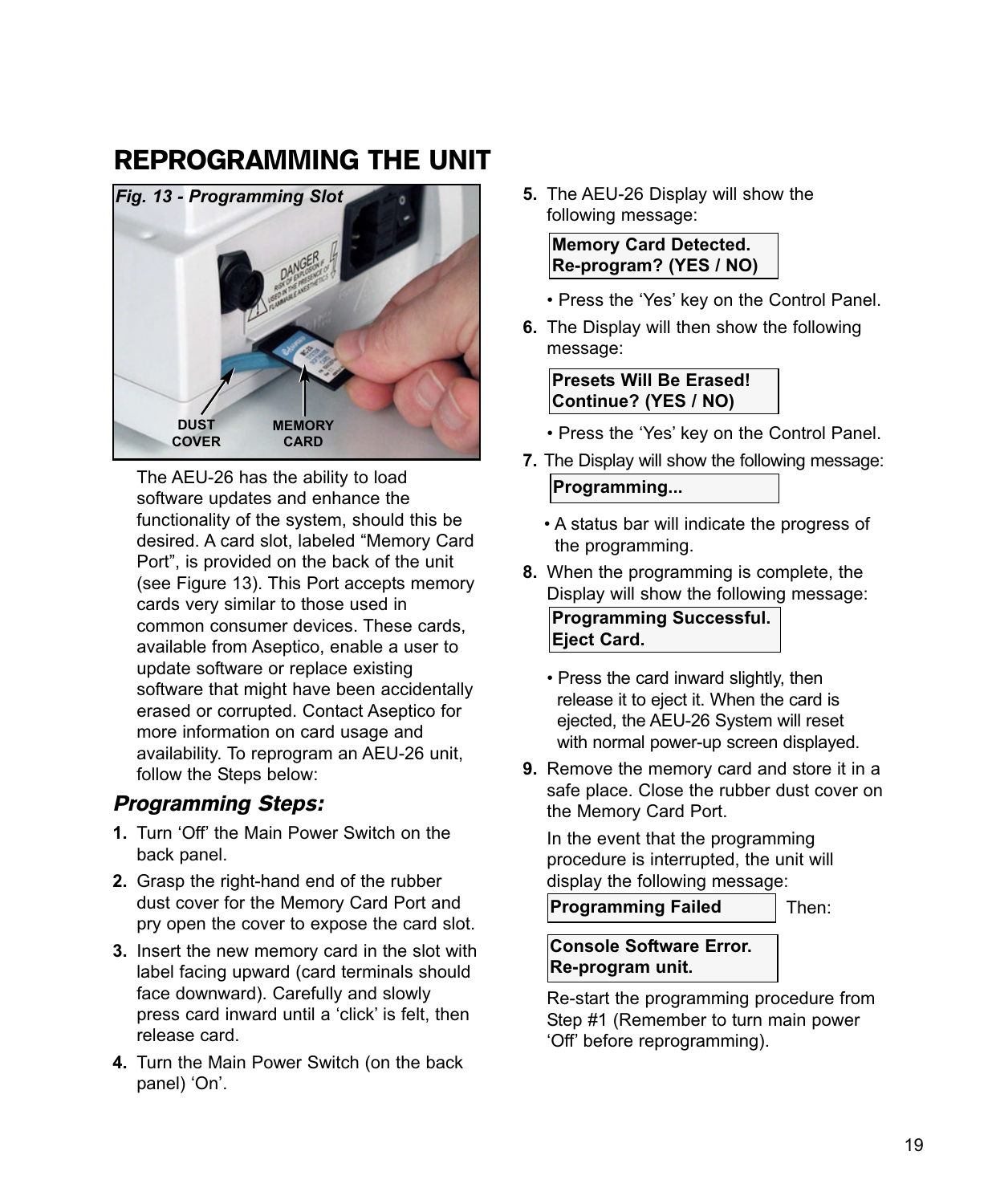## STERILIZATION:



**WARNING** - Sterilize the motor between each patient use.

**WARNING** - Use of a sterilization method or temperatures other than what are prescribed may damage the motor or present a risk of cross-contamination between patients.

**CAUTION** - Do not soak or submerge the motor in any liquid.

#### **STERILIZATION PROCEDURE:**

#### **Pre-clean**

**1)** Brush off any visible signs of debris from the motor and cord.

**2)** Thoroughly clean the device with a moist cloth or towel to remove any remaining signs of debris.

#### **Sterilize**

**3)** Select one of the three following sterilization methods (A. B. or C.):

**Wrapped Sterilization** – Place in an appropriately sized sterilization pouch and seal it.

**A. Standard autoclaving (Gravity displacement method) Time:** 15 min **Temperature:** 132° C (270° F) **Dry time:** 30 minutes

**B. Pre-vacuum (dynamic-air-removal) Time:** 4 minutes **Temperature:** 132° C (270° F) **Dry time:** 40 minutes

**Flash Sterilization** – For immediate use only.

**C**. **Unwrapped standard autoclaving (Gravity displacement method) Time:** 10 minutes **Temperature:** 132° C (270° F) No dry time is required for flash sterilization.

#### **Motor & Cord Assembly:**

The entire AE-225-30 motor and cord assembly is fully autoclavable. Loosely coil the motor cord when autoclaving. Avoid sharply bending the cord when autoclaving. **NOTE:** The motor cradle and mounting bracket are also fully autoclavable.



**NOTE:** Call Aseptico Inc. at 1-800-426-5913 for any questions or clarifications on this sterilization procedure.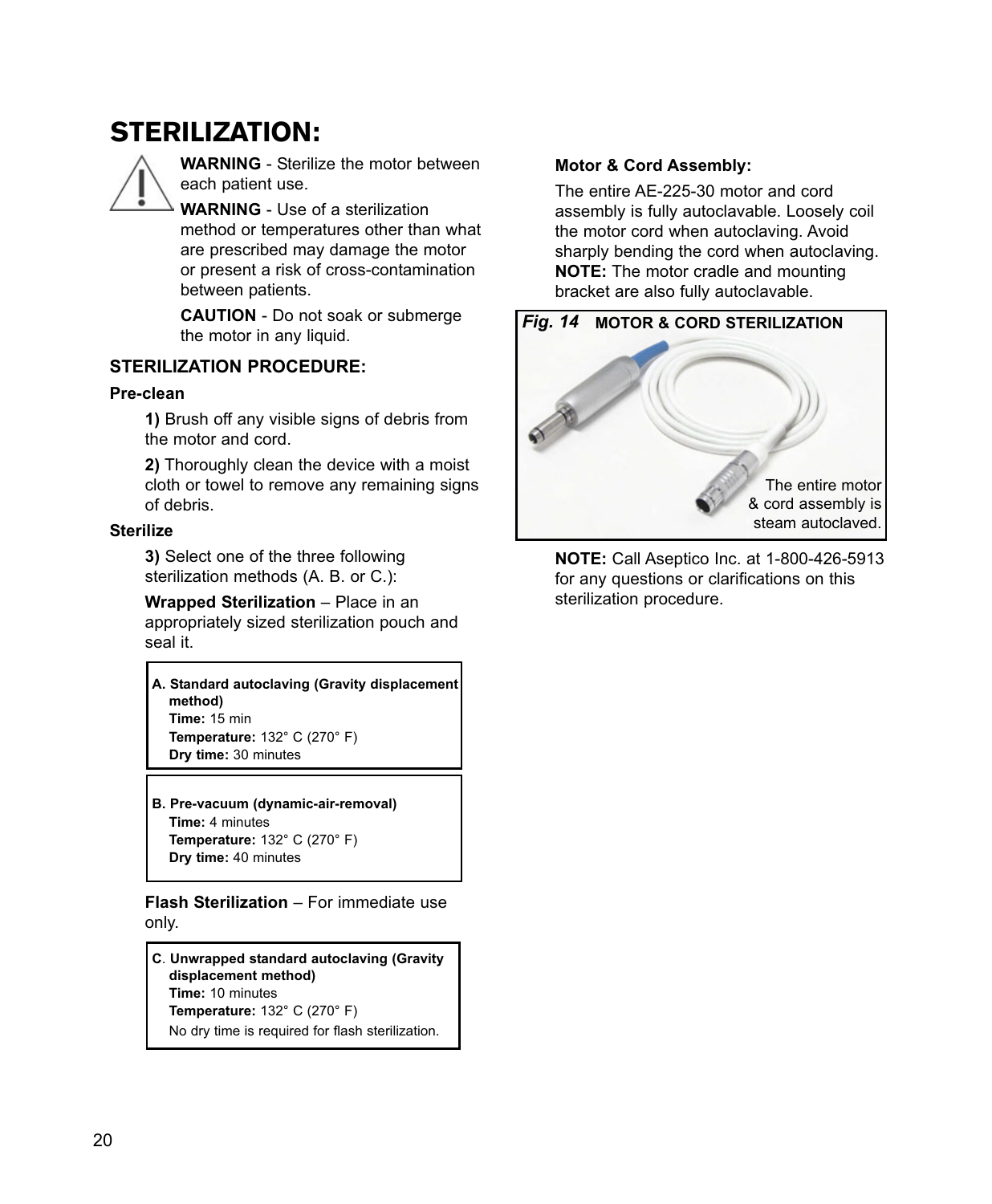## MAINTENANCE & CLEANING:

**HANDPIECES** - Thorough cleaning and lubrication of handpieces after each use and before sterilization is very important to ensure proper operation and service life of the handpiece. Follow the instructions provided with the handpiece for complete maintenance instructions.

#### **MOTOR - IMPORTANT!**

Protect motor from excess oil draining from handpiece. After lubricating and before autoclaving, stand handpiece by its base on a paper towel and allow excess oil to drain (see Figure 14).



#### WARNING

- Do not attempt to disassemble the motor or motor connector.
- Do not oil or lubricate the motor.
- Do not attach a handpiece to the motor while the motor is running.
- Do not bend motor cord sharply.
- The motor is sensitive to shock. Do not drop or impact motor against a hard surface.

Failure to comply with any of the above instructions may void your warranty.

**CONSOLE** - The exterior of the console may be cleaned by wiping with a soft cloth moistened with a mild detergent or a 1:10 bleach solution (1 part household bleach to 10 parts water). **IMPORTANT:** Use of other cleaning or disinfecting solutions may damage the console and may void the warranty.

**FOOT CONTROLS** - The exterior of the foot controls may be cleaned by wiping with a soft cloth moistened with mild detergent or disinfecting solution. When cleaning the optional AE-70V2E Multi-Function Foot Control, you may remove the handle from the foot control and wipe clean with disinfectant, then reinstall.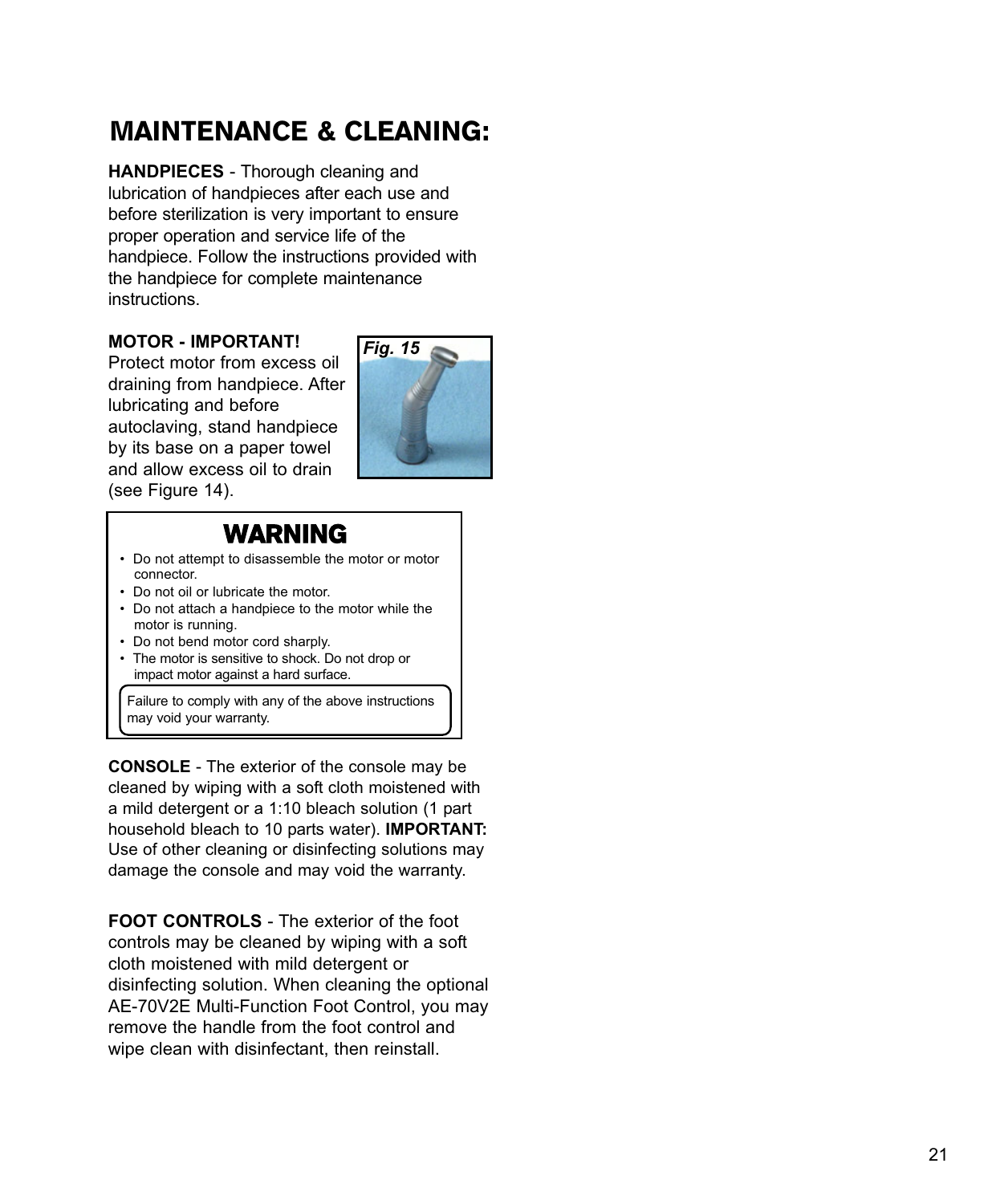## **TROUBLESHOOTING:**

| Problem:                                                       | Correction:                                                                                                                                                                                                                        |
|----------------------------------------------------------------|------------------------------------------------------------------------------------------------------------------------------------------------------------------------------------------------------------------------------------|
| Console does not light when on:                                | • If Preset LEDs are blinking, press Standby key on<br>Control Panel or press foot pedal to exit Sleep Mode.<br>• Check console to power connection.<br>• Check fuse. If blown, replace with 1.6A, 250V<br>slo-blow fuse.          |
| Console lights when turned on, but<br>handpiece does not turn: | • Check motor plug connection.<br>• Check foot switch connection.<br>• Depress foot switch.<br>• Increase RPM.<br>• Increase Torque setting<br>• Check that a file is properly seated in the<br>handpiece and the latch is closed. |
| Motor slowing down or sluggish:                                | • Check for dirty, under-lubricated handpiece.<br>• Check if handpiece lubricant is draining into motor.<br>After lubricating and before autoclaving, stand handpiece<br>on its base to let excess lubricant drain out.            |
| Improper Endo display:                                         | • Verify that ratio setting matches handpiece ratio. Use<br>Calibration function.<br>• Turn power switch off, wait 5 seconds, then turn back on<br>to reset.                                                                       |
| Cannot remove motor/cord from unit:                            | • Grasp the strain relief directly behind the cord<br>connector and gently push inward. Then, grasp<br>the connector body near the red dot and pull the<br>connector straight out of the motor receptacle.                         |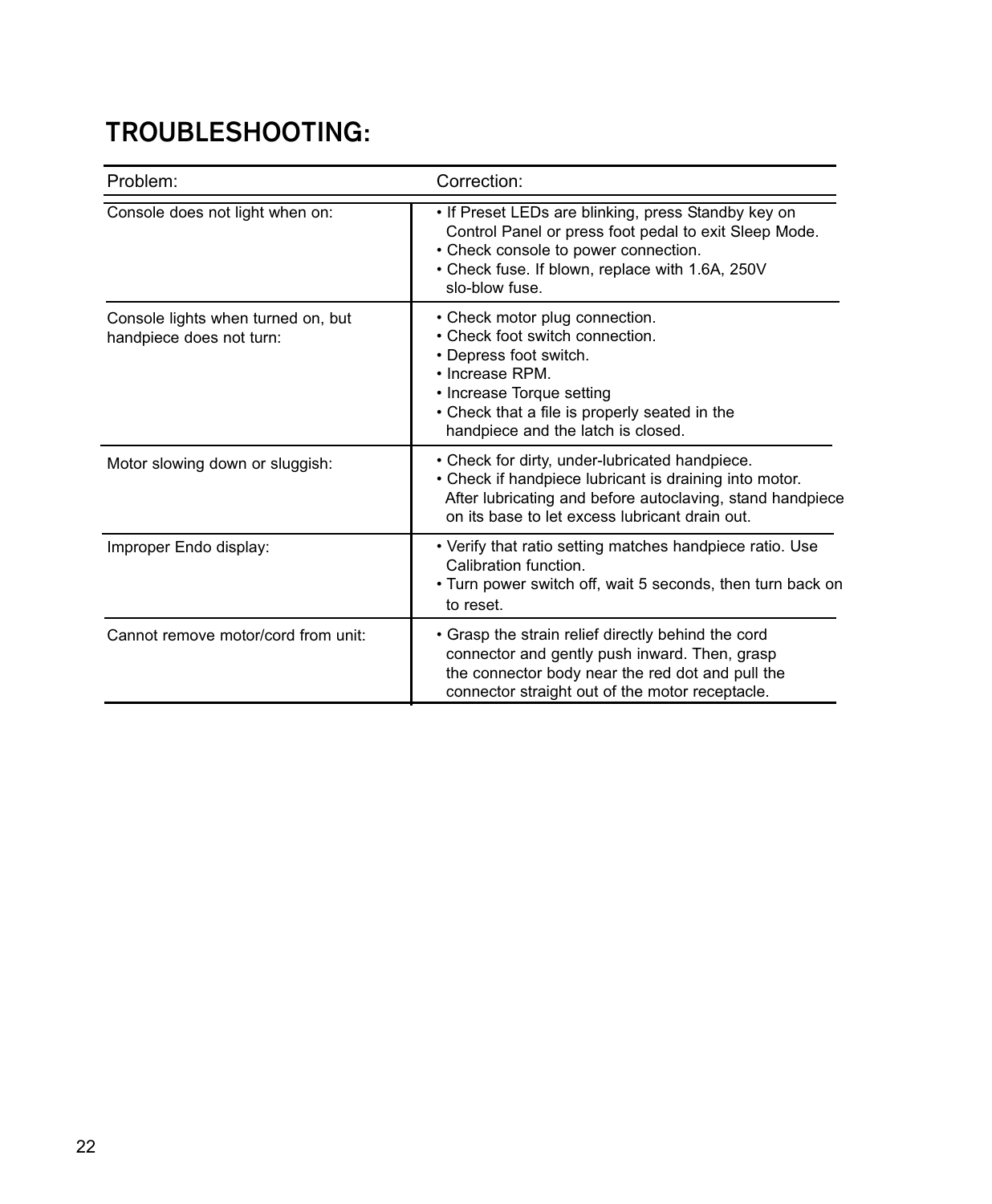## SPECIFICATIONS:

| <b>Console Dimensions:</b>                                      | 6.8"W x 7.2"L x 4.5"H<br>$(17.3 \text{ cm} \times 18.5 \text{ cm} \times 11.3 \text{ cm})$ |  |  |
|-----------------------------------------------------------------|--------------------------------------------------------------------------------------------|--|--|
| Console Weight:                                                 | $2.0$ lbs $(0.91$ kg)                                                                      |  |  |
| Power:                                                          | 100-240V $\sim$<br>$1.0 - 0.5 A$<br>50-60 HZ                                               |  |  |
| Fuses:                                                          | 1.6A, 250V, Slo Blow Type                                                                  |  |  |
| Duty Cycle:                                                     | 16.7%                                                                                      |  |  |
| <b>NOTE:</b> The appliance inlet is the mains disconnect means. |                                                                                            |  |  |

Environmental Conditions:

- Operating Temperature 10 to 28°C (50 to 82.4°F)
- Transportation & Storage Temperature -20 to 60°C

(-4 to 140°F)

- Relative Humidity 10 to 90% non-condensing
- Altitude 0 to 3048 meters (0 to 10,000 feet)



## **CHANGING THE FUSE:**

## WARNING



Turn the power off and unplug the unit before following the steps below.

- **1.** Remove the Fuse Holder from the Power Inlet connector (see Figure 16).
- **2.** Replace the fuses in the Fuse holder.

#### **Replacement Fuses:** 1.6A, 250V slo-blow fuse (Fuse size: 5 x 20mm)

**3.** Reinstall the Fuse Holder.

**NOTE:** The AEU-26 features auto-sensing, global voltage compatibility. The fuse indicated is correct for 100V-240V 50/60 Hz line voltage.

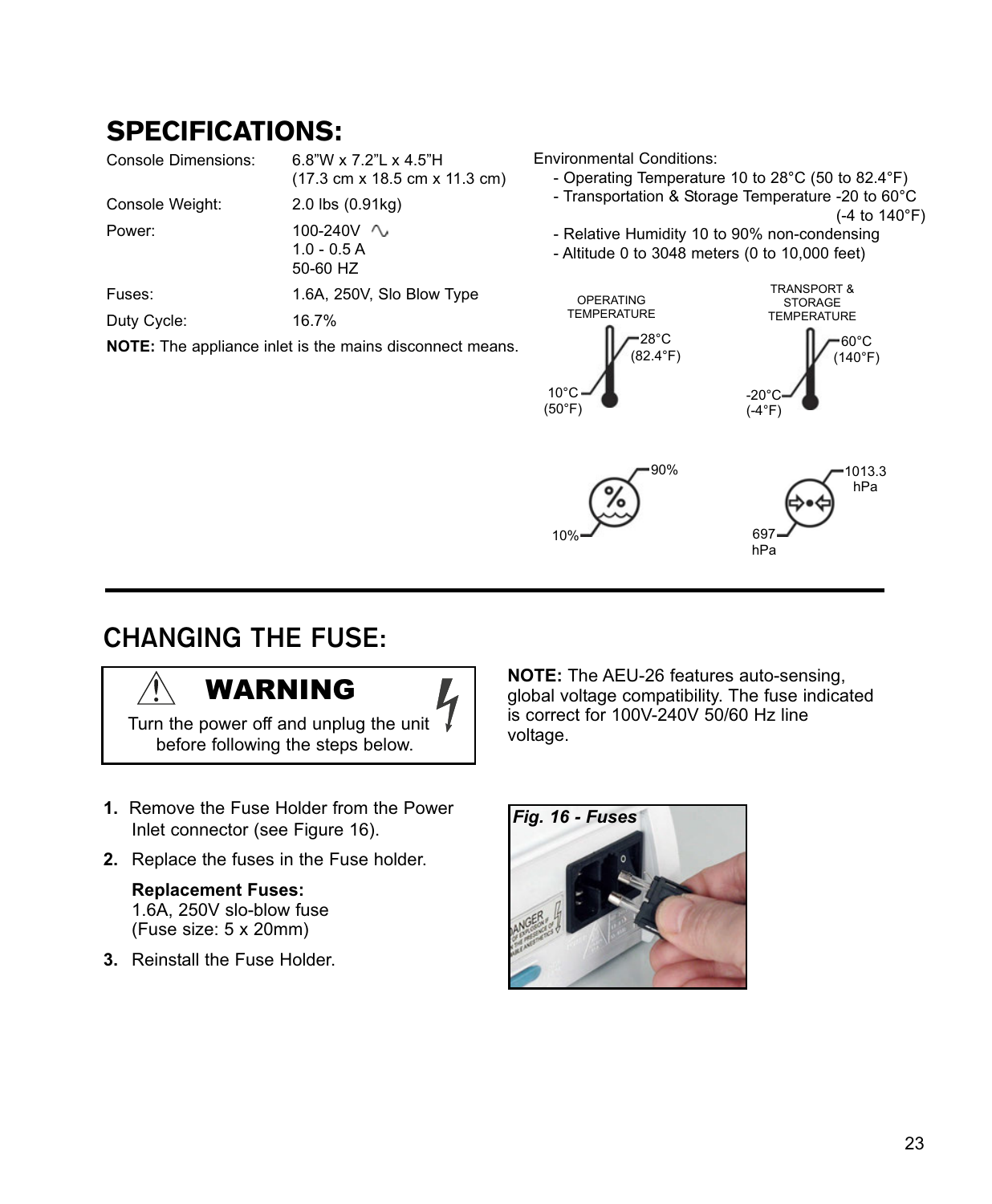## SYMBOL DEFINITIONS:

|                 | <b>Consult Instructions For Use</b> | <b>REP</b><br>EC | Authorized European<br>Representative        |
|-----------------|-------------------------------------|------------------|----------------------------------------------|
|                 | Type B Equipment                    |                  | <b>Standby Switch</b>                        |
|                 | Footswitch                          |                  | Dangerous Voltage                            |
|                 | Do Not Throw Into Trash             |                  | Alternating current                          |
|                 | Manufacturer                        | IPX1             | Protection Against Dripping Water            |
| 250V<br>SLO-BLO | <b>Fuse Rating</b>                  |                  | Protective Earth (Ground)                    |
|                 | <b>Motor Direction</b>              |                  | Preset Step Through                          |
|                 | Torque Mode Step Through            |                  | File Series Step Through                     |
|                 | Temperature Limitation              | SN               | Serial Number                                |
|                 | <b>Humidity Limitation</b>          |                  | Attention, consult<br>accompanying documents |
|                 | Atmospheric Pressure Limitation     |                  |                                              |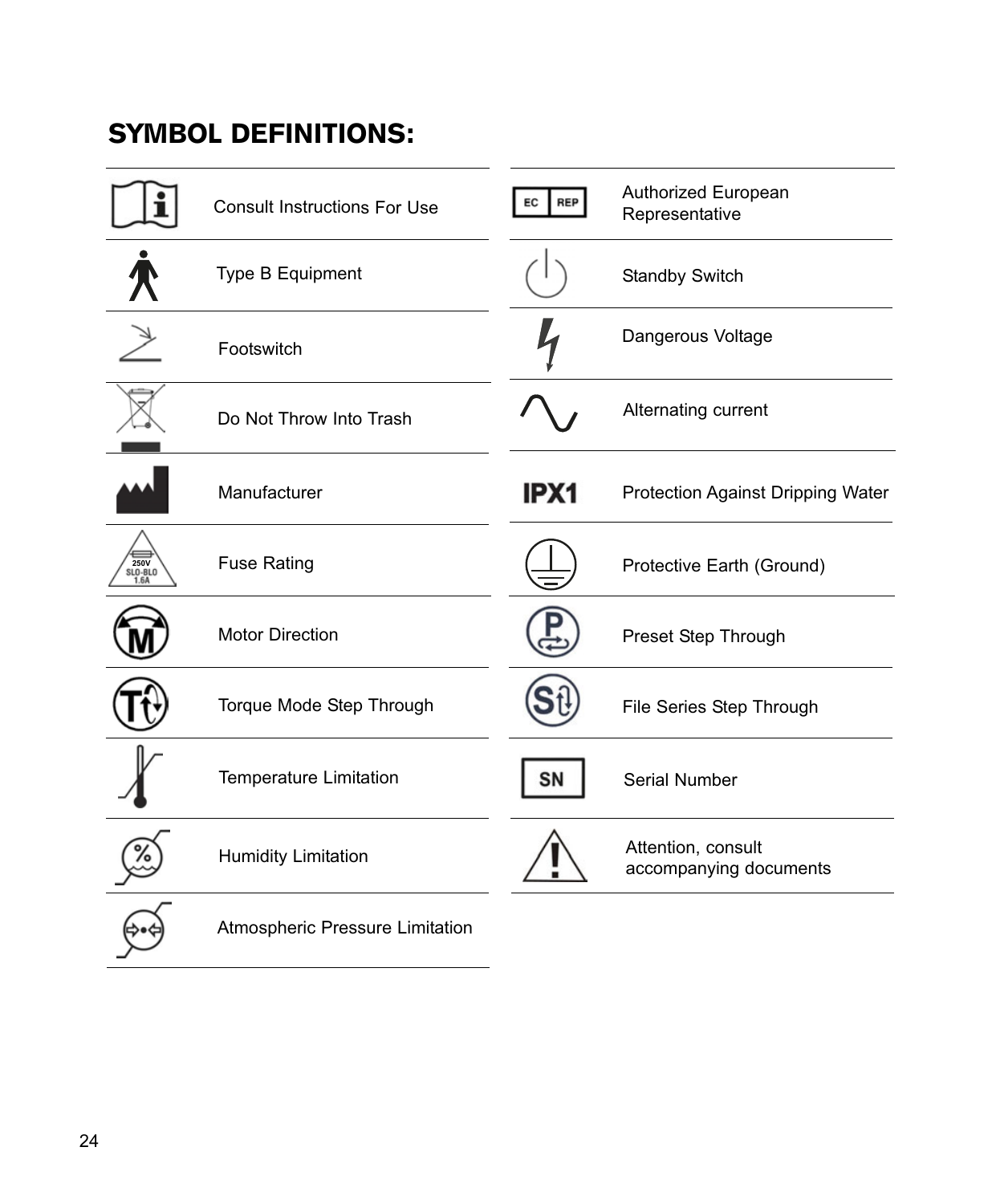## **WARRANTY**

Aseptico warrants this product against defects in material or workmanship for a period of two (2) years, from date of original invoice. Some handpieces are warranted for one year under the same conditions. Other handpieces and expendable components, such as air turbines and light bulbs, are covered by shorter warranty periods, or have no warranty. Aseptico's sole obligation under product warranty is (at its sole option and discretion) to repair or replace any defective component or product in part or whole. Aseptico shall be the sole arbiter of such action.

In the event of alleged defect under warranty, the purchaser is to notify Aseptico's Customer Service Department promptly. Customer Service will provide instructions, usually directing that the product be returned for service. Shipment to Aseptico and the cost thereof is always the responsibility of the purchaser.

Accidental misuse, inappropriate installation, or failure to perform directed maintenance voids the warranty. Deliberately defacing, modifying, or removing the serial number voids the warranty.

Aseptico does not assume, under this warranty, any risks or liabilities arising from the clinical use of its products, whether or not such use involves coincidental utilization of products manufactured by others.